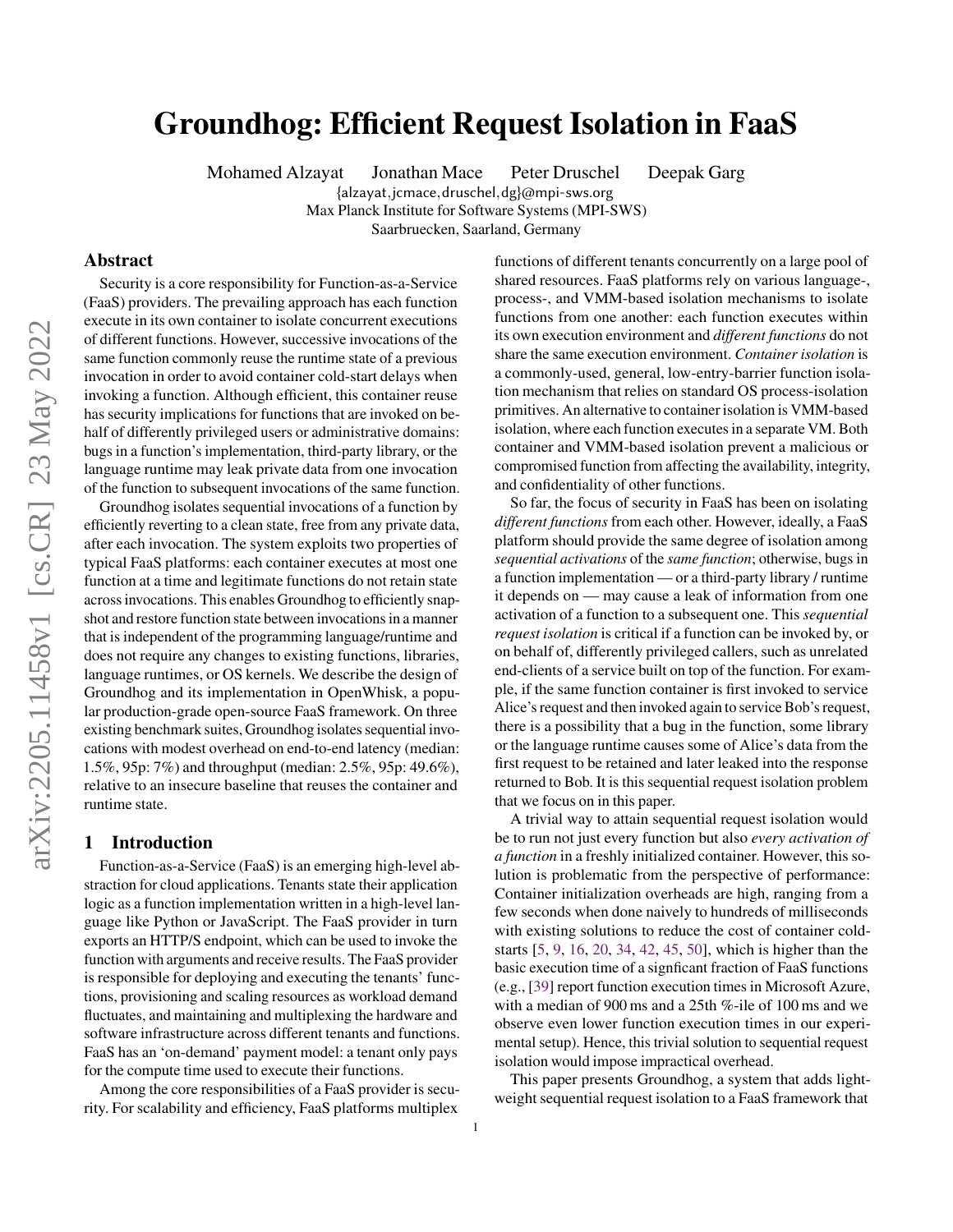already uses containers to isolate different functions. Importantly, Groundhog reuses containers across requests to the same function, thus avoiding the per-activation container re-initialization cost of the trivial solution above.<sup>[1](#page-0-0)</sup> Groundhog is independent of the language, runtime, or libraries used to implement functions, does not require changes to function implementations, OS kernels or hypervisors, and preserves most of the performance benefits of container reuse. To the best of our knowledge, Groundhog is the first system to do so.

Groundhog exploits two properties of FaaS platforms to enable a general-purpose, lightweight, performant solution: (1) At most one function activation executes at any time in a container; and (2) functions are not expected to retain runtime state across activations. Accordingly, the core of Groundhog's sequential request isolation is a general, in-memory, *lightweight process snapshot/restore* mechanism. Groundhog encapsulates each function in a (containerized) process, and takes a snapshot of each function process' fully initialized state, just before the function is being invoked for the first time. While this state typically includes a fully initialized language runtime including multiple threads, the function has not yet received activation-specific arguments or credentials, and its state is therefore guaranteed to be free of secrets. Subsequently, whenever the function has finished an activation and returned its results, Groundhog restores the function's process to the clean state recorded in the snapshot.

Groundhog is secure because the restoration ensures that no data can leak from one activation to a subsequent one. Groundhog is efficient because the cost of restoring state is roughly proportional to the amount of memory modified during an activation. As we will show, most function activations modify only a small proportion of the function process' total state. Finally, Groundhog restores state *between activations of a function*, and therefore does not contribute to a function's activation latency under low to medium server load.

We have implemented Groundhog in C using commodity Linux kernel features. We evaluate Groundhog in OpenWhisk using Python, Node.js, and C functions from the FaaSProfiler benchmark [\[38\]](#page-12-5), pyperformance [\[48\]](#page-13-4) and PolyBench [\[30\]](#page-12-6) benchmarks, which cover a wide variety of use cases. We demonstrate that Groundhog achieves sequential request isolation with modest overhead on end-to-end latency (median: 1.5%, 95p: 7%) and throughput (median: 2.5%, 95p: 49.6%) relative to an insecure baseline that reuses containers and runtimes. The main contributions of this paper include:

 $(1)$  The design of a language and runtime-independent, inmemory *lightweight process snapshot/restore* mechanism for achieving general-purpose sequential request isolation in FaaS while retaining the performance benefits of container reuse.

 $\widehat{2}$  $\widehat{2}$  $\widehat{2}$ ) The design and implementation of Groundhog<sup>2</sup>, a system

that provides lightweight sequential request isolation using commodity Linux kernel features, and its integration into the OpenWhisk FaaS platform. Groundhog can be retrofitted to existing commercial systems without requiring any changes to existing functions, libraries, language runtimes, or OS kernels. 3 An experimental evaluation of Groundhog on functions from the FaaSProfiler, pyperformance, and PolyBench benchmarks within the OpenWhisk FaaS platform, which demonstrates that Groundhog provides sequential request isolation with low to modest overhead on function latency and peak throughput.

# 2 Background

Functions and Requests In the Function-as-a-Service (FaaS) model, tenants upload *functions* for execution by the cloud provider. A function is usually written in a high-level language, accepts input arguments, and returns results. The FaaS platform exposes an HTTP/S endpoint to which the tenant's applications can send *requests* with arguments, and receive results in response.

Containers and Function Invocation The FaaS provider is responsible for executing functions on demand. FaaS platforms execute functions within *containers*, which may take the form of language-enforced compartments [\[13,](#page-12-7) [18,](#page-12-8) [40\]](#page-13-5), processes [\[2\]](#page-12-9), OS containers [\[6,](#page-12-10) [19,](#page-12-11) [31,](#page-12-12) [35\]](#page-12-13), or virtual machines [\[1,](#page-12-14) [3\]](#page-12-15). When a request arrives for a particular function, an instance of the container needs to execute in order to serve the request. The FaaS platform may either instantiate a new container instance for the requested function from scratch—a *cold-start*—or *reuse* an existing idle container instance for the function if one exists.

FaaS platform services Many FaaS platforms offer tenant's function implementations access to platform services. These services include storage, such as file access to scratch storage on a local disk, persistent key-value stores, or full relational database backends. Platform services may also provide automatic invocation of tenant's functions triggered by timers, writes to certain key-value tuples, or updates to certain rows in a database.

Access control FaaS providers support client authentication on HTTP/S endpoints and minimally check if a caller is authorized to invoke the function, based on an access control list provided by the tenant.

Access to platform services by the function is controlled in this case on a per-tenant basis. Some FaaS providers like AWS-lambda, Azure FunctionApps, Google Cloud Functions, and IBM Cloud Functions [\[3,](#page-12-15) [19,](#page-12-11) [22,](#page-12-16) [31\]](#page-12-12) associate more fine-grained, per-caller<sup>[3](#page-0-0)</sup> credentials to a function activation. Here, activations of the same function can have access to different platform services depending on the caller. Tenants can use this facility to control information flow via platform services among differently privileged callers of the same function, such as the different end-users of a tenant's deployed application.

<sup>&</sup>lt;sup>1</sup>We describe our work in the context of FaaS platforms that already use containers to isolate different functions from each other, but similar design principles should apply to VMM-based isolation.

<sup>&</sup>lt;sup>3</sup>In this paper, the caller is the entity causally responsible for the activation of a function.

 $2$ The implementation will be open-sourced after the paper's publication.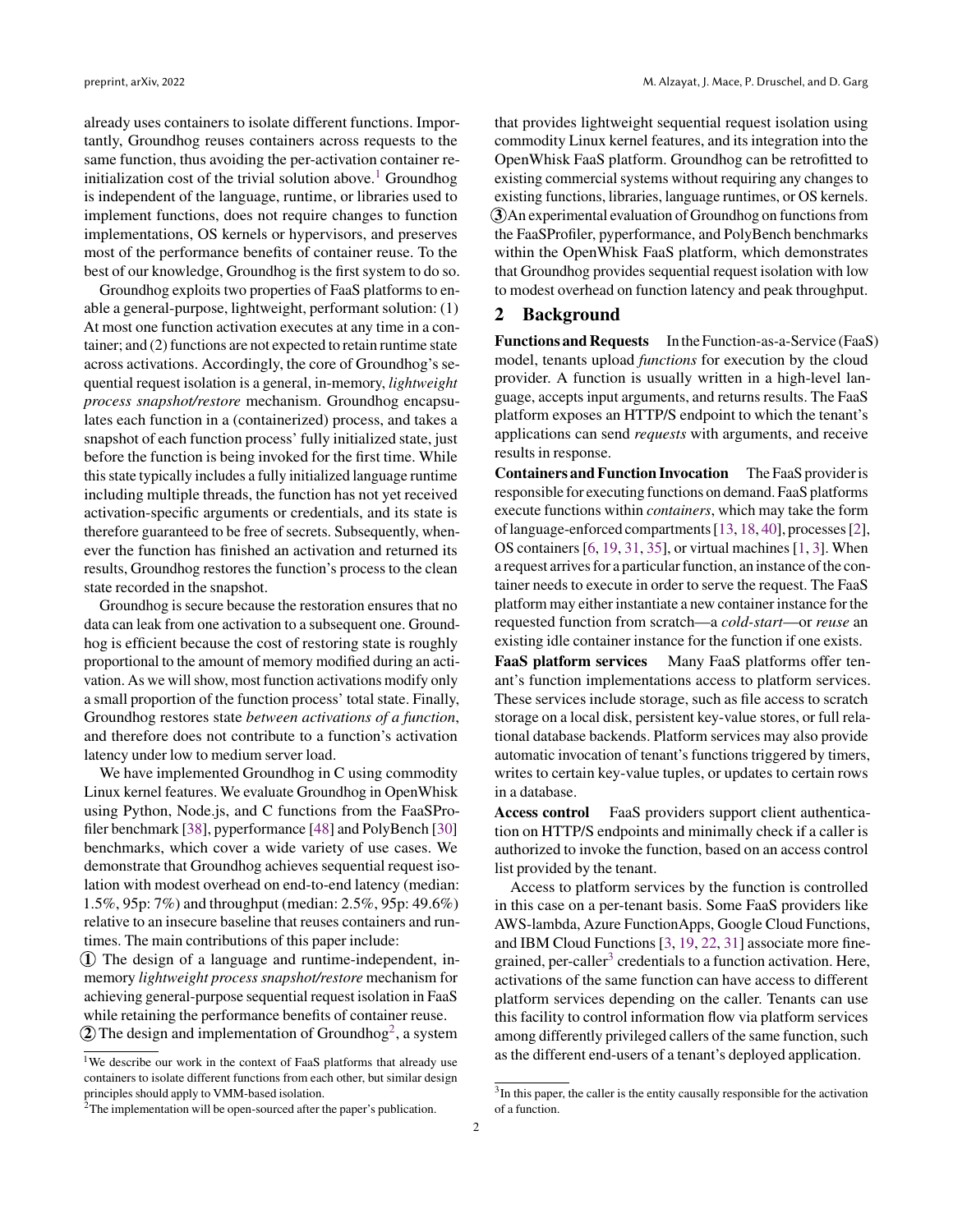Security vs. Performance Security is a chief concern – beyond per-tenant or per-caller access control to functions and platform services, FaaS platforms must prevent a buggy or malicious function from compromising other functions or obtaining unauthorized access to platform services. Containers are the key design choice for achieving such *function isolation*. Each container instance executes a single function. Moreover, a container may be reused for repeated invocations of the same function.

Sequential request isolation Our focus in this work is *sequential request isolation*, which isolates repeated invocations of the same function within the same container from each other. This isolation is important because bugs or compromises in a function implementation, or a third-party library or runtime the function relies on can cause confidentiality breaches by either (i) exposing private arguments of an activation to a subsequent activation of the function or (ii) using the credentials of an activation to obtain information from platform services and leak them to a subsequent, less privileged activation.

A trivial method of sequential request isolation is to start each request in a freshly-initialized container (forcing a coldstart on each request). However, container initialization is expensive, as is well-known from studies on FaaS cold start latencies. Despite excellent progress on reducing container initialization costs [\[5,](#page-12-0) [16,](#page-12-2) [45,](#page-13-1) [50\]](#page-13-2), black-box techniques could still add hundreds of milliseconds of overhead on the critical execution path relative to standard insecure warm-container reuse. This overhead is of the same order of magnitude as a significant fraction of FaaS functions.

Consequently, we seek a different request isolation technique for FaaS that does does not rely on container cold-start on every request and has minimal performance impact relative to an insecure baseline that provides no isolation between sequential requests to the same function. Our solution adds only a few milliseconds of overhead off the critical path of a request (median: 3.7 ms, 95p: 16.1 ms) and a minimal overhead for tracking modifications on the critical path (median: 1.5%, 95p: 7%) relative to an insecure baseline that does not provide sequential request isolation. We aim for a practical technique and particularly target a *black-box* approach that can be applied directly to functions independent of language or FaaS runtime.

# 3 Design Preliminaries

Groundhog operates at the level of OS processes. It can be readily integrated into FaaS platforms that encapsulate language runtimes and functions in processes or containers, which includes most major FaaS platforms currently in production use as far as we know. Moreover, Groundhog places no restrictions on function implementations or the programming language, runtime, and third-party libraries they rely on. Groundhog transparently interposes on API calls between a function implementation and the FaaS platform. Function implementations as well as the existing FaaS platform remain unchanged.

<span id="page-2-0"></span>

By interposing on a function's API calls, Groundhog detects when the function is invoked and when its execution finishes and returns results. Groundhog uses this information to transparently create an initial snapshot of a newly created process and reverts its state after it has finished executing an invocation. For this purpose, Groundhog relies on a custom in-memory process snapshot/restore facility. The facility relies on standard Linux functionality, such as soft-dirty bits to track modified pages, the /proc filesystem to monitor changes to the process' address space mappings and read/write process memory, and ptrace to orchestrate state snapshot and restore.

[Fig. 1](#page-2-0) illustrates a function process's life cycle when Groundhog is being used. Groundhog avoids container, runtime, and data initialization steps when reusing a function container (process), and reverts the process' state in a median of 3.7 ms (10p: 0.7 ms, 25p: 1 ms, 75p: 5.4 ms, 90p: 13 ms). From the perspective of the FaaS platform, the Groundhog-enabled container enjoys the benefits of container reuse, while ensuring sequential request isolation irrespective of bugs in a function's implementation, libraries, or runtime.

#### 3.1 Insights

Groundhog relies on two properties of the FaaS model as implemented by major FaaS platforms.

One-at-a-time function execution In FaaS platforms, each function container executes at most one request at a time. For scalable throughput, platforms create separate containers to concurrently execute activations of different functions or multiple activations of the same function.

Stateless functions In the FaaS programming model, a function implementation cannot expect that its internal state is retained across activations. To maintain persistent state, functions must instead rely on external or platform services such as a key-value store or a database backend.

Some FaaS platforms support *global state*, which can be initialized using a tenant-supplied script that is executed when a function container is initialized. Such an initialization step serves as mechanism to do operations or cache data that can be utilized by several activations regardless of their inputs (e.g., populating data structures, download machine learning models). This state is retained across invocations as long as the container is reused, but is lost when the FaaS platform shuts down a container. Since the platform is free to shut down a container at any time, functions must not rely on the persistence of global state for correctness.

These properties afford FaaS providers a high degree of flexibility in placing, scheduling, and dynamically replicating function activations. In the context of Groundhog, these properties imply that each reused container has well-defined points in its life cycle—namely between sequential activations—when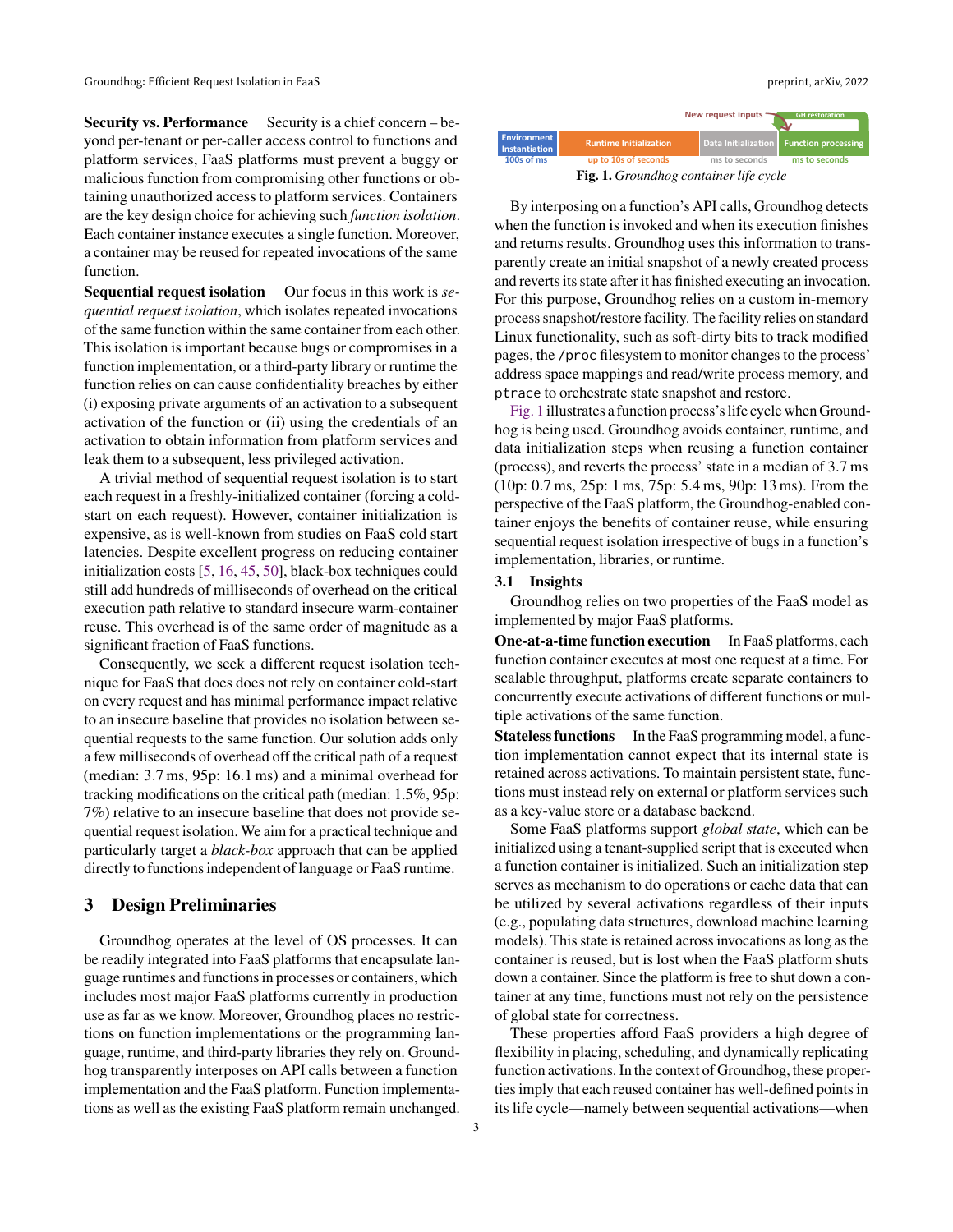its state can be safely restored to a point after the initialization of global state but before the first function activation, thereby ensuring sequential request isolation.

Small write sets FaaS functions, particularly those written in managed languages, often use a substantial amount of memory, but only a small proportion of it is modified during an activation. This improves Groundhog's efficiency because only modified parts of memory need to be restored after an activation. Our empirical evaluation on 58 benchmarks shows that the number of pages actually modified by each function invocation is only a small fraction of the overall function memory (mean: 8.5% of the mapped address space is modified, median: 3.3%, 90p: 17%). A similar observation was reported by REAP [\[45\]](#page-13-1) where the examined functions' working sets (both only read as well as modified pages) were on average 9% of their memory footprints.

## <span id="page-3-1"></span>3.2 Design options

Besides the trivial solution of using a fresh container for every request, which is inefficient, there are three broad design approaches for efficient sequential request isolation.

Language-based approaches When using appropriate safe programming languages [\[10\]](#page-12-17), compiler instrumentation techniques [\[49\]](#page-13-6), or runtimes [\[51\]](#page-13-7) to implement functions, the language semantics can ensure efficient request isolation. However, this approach requires all tenants to use a particular (set of) programming languages/compilers, prevents the use of libraries written in unsafe languages for efficiency, and is vulnerable to bugs in the language runtime.

Fork A simple process-based technique is to fork a fully initialized function process, execute an activation within the child process, and discard the child process after the activation finishes. The main limitation of this approach is that fork as implemented in general-purpose operating systems cannot capture the state of a multi-threaded process. To take full advantage of container reuse, we need to be able to snapshot the fully initialized runtime of a managed language like JavaScript, which typically includes multiple active threads. Additionally, fork (or any copy-on-write (CoW) based approach) incurs expensive data-copying page faults during the execution of the function (i.e., on the critical path of a request).

Custom snapshot/restore facilities have been explored in prior work [\[5,](#page-12-0) [16,](#page-12-2) [24,](#page-12-18) [41,](#page-13-8) [42,](#page-13-0) [45\]](#page-13-1) to reduce container cold-start costs by snapshotting an initialized runtime to disk/memory, and restoring it when a new container is needed. In principle, this approach could be used to instantiate a container for each activation. While substantially better than a cold-start for each activation, instantiating a container from a snapshot is still too expensive when compared to container reuse for many functions in our benchmarks.

# 3.3 Threat model

The FaaS platform, including the platform software, OS kernels, hypervisors, and platform services are trusted. We assume that the platform authenticates clients who connect to

HTTP/S endpoints, and enforces access control to functions, as well as a function activation's access to platform services according to the authenticated client's credentials.

Legitimate tenants are expected to set up access control lists that allow only legitimate parties to invoke their functions, and prevent unwanted information flow via platform services among legitimate callers with different privileges.

Function implementations provided by tenants, including any libraries they link and the language runtimes they rely on, are untrusted and may contain bugs. Under these assumptions, Groundhog prevents leaks of information from a function activation to subsequent ones, while allowing container reuse.

# 4 Groundhog Design

<span id="page-3-0"></span>

Fig. 2. *Groundhog Architecture: (1) The manager (in green), (2) The function process. Groundhog relies on standard Linux kernel utilities.*

[Fig. 2](#page-3-0) illustrates the Groundhog architecture. The Groundhog *manager* process (outermost green box) runs within an OS container alongside the function process, and is responsible for enforcing request isolation. Groundhog uses a novel, light-weight in-memory process snapshot/restore facility that achieves low restore times. The facility relies on standard Linux kernel facilities to snapshot, track, and restore processes. The design was guided by the following goals:

Generality The facility operates on a generic, multi-threaded POSIX process and does not make any assumptions about the function executing inside the process.

Restore cost proportional to modified pages To take advantage of the fact that most function activations only modify a small proportion of the function process' state, Groundhog tracks which pages are modified during a function activation using the Linux soft dirty-bit facility. As a result, Groundhog need only restore modified pages after an activation.

Restore cost off the critical function execution path FaaS platform servers are less than fully utilized most of the time. Therefore, the design of Groundhog's snapshot/restore facility seeks to minimize overhead *during* a function's execution, in favor of performing all restore-related tasks *between* function activations. In particular, Groundhog avoids copy-on-write, which would burden function execution with expensive datacopying page faults. As a result, Groundhog avoids overhead on the end-to-end function execution latency in the common case of a less than fully utilized server.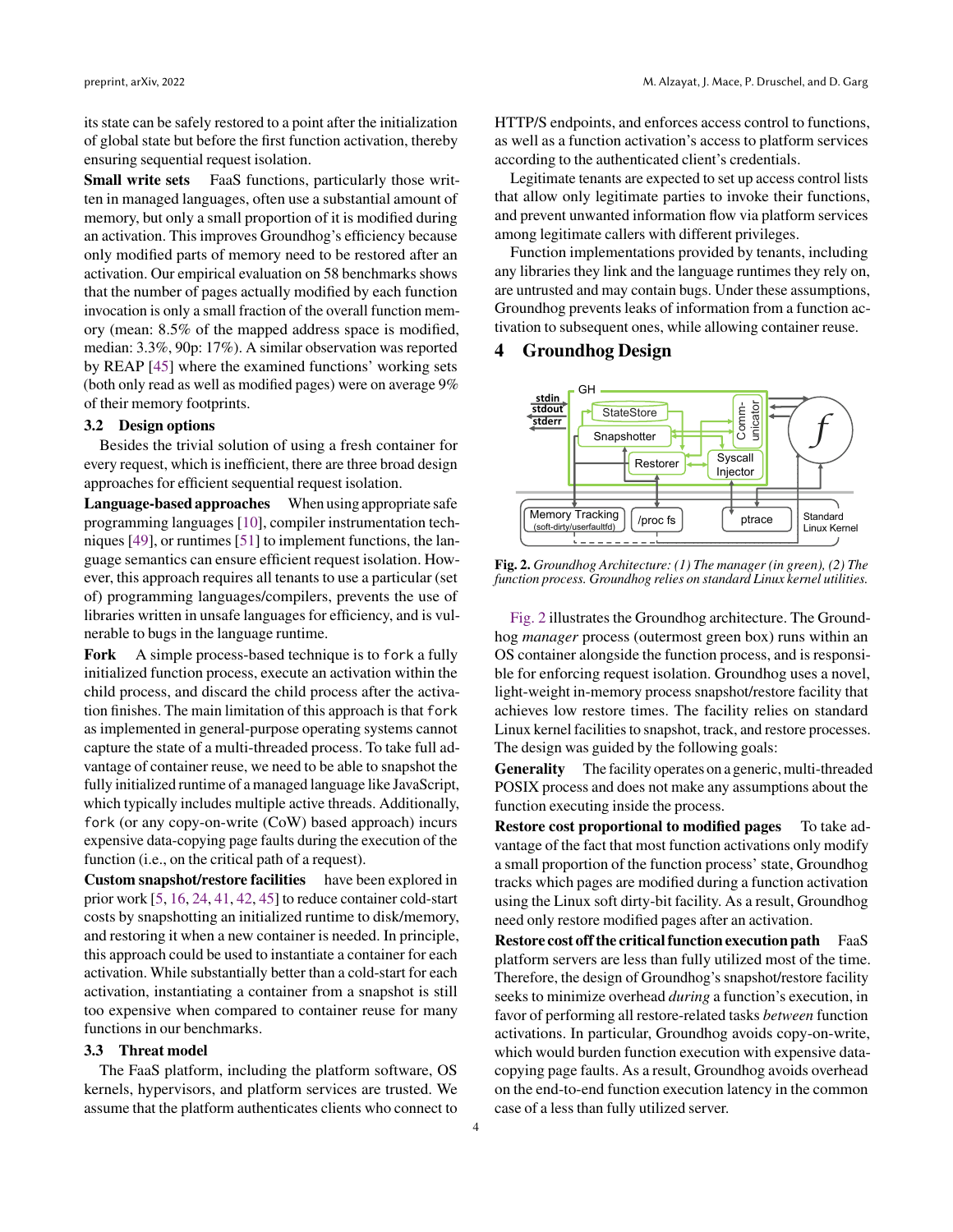#### 4.1 Container initialization

The Groundhog manager process interposes between the Faas platform and the process executing the function. The FaaS platform initializes the Groundhog manager process as if it were the process executing the function. The Groundhog manager then receives requests from the FaaS platform, relays them to the function process, and communicates results back to the FaaS platform. It communicates with the FaaS platform using the latter's standard communication mechanisms (in OpenWhisk– the platform on which our prototype runs – these communication mechanisms are usually stdin and stdout pipes.)

To initialize the actual function process, Groundhog forks a new process, prepares pipes for communicating with it, drops privileges of the child process, and execs the actual function runtime in the child process.

Next, Groundhog creates a snapshot of the function process. For this, Groundhog invokes the function with *dummy* arguments that are independent of any client secrets (the dummy arguments are provided by the function deployer, once for every function they deploy, and can be part of the function's configuration). After the function returns, it snapshots the state of the function process as described in [§4.2.](#page-4-0) The purpose of the dummy invocation is to trigger lazy paging, lazy class loading and any application-level initialization of global state, and to capture these in the snapshot. Snapshotting without a dummy request would cause these (expensive) operations to happen again after every state restoration, which would increase the latency of subsequent function activations. This is particularly relevant when the function runs in an interpreted runtime like Python or Node.js, which heavily rely on lazy loading of classes and libraries [\[28\]](#page-12-19).

After this snapshot is created, Groundhog informs the platform that it is ready to receive actual function invocation requests.

#### <span id="page-4-0"></span>4.2 Snapshotting the function process

To take a snapshot, the manager interrupts the function process, then: (a) stores the CPU state of all threads using ptrace [\[25\]](#page-12-20); (b) scans the /proc file system to collect the memory mapped regions, memory metadata, and the data of all mapped memory pages; (c) stores all of this in the memory of the manager process; and (d) resets the soft dirty bit memory tracking state. Finally, the manager resumes the function process, which then waits for the first request inputs. Subsequently, Groundhog would restore the function's process state back to this snapshot before each new request.

#### <span id="page-4-3"></span>4.3 Tracking state modifications

Groundhog uses the standard *Soft-Dirty Bits* (SD) feature of the Linux kernel [\[26\]](#page-12-21) [4](#page-0-0) , which provides a page-granular, lightweight approach to tracking memory modifications. Each

5

page has an associated bit (in the kernel), initially set to 0, that is set to 1 if the page is modified (dirtied). When a function invocation completes, Groundhog scans the SD-bits exposed by the Linux /proc filesystem to identify the modified pages. After restoring the function process, Groundhog resets all SD-bits to 0, ready for the next invocation.

We considered using Linux's user-space fault tracking file descriptor (UFFD)  $[27]$ <sup>[5](#page-0-0)</sup> feature for memory tracking and prototyped this alternative; however we found UFFD to have significantly higher overhead compared to SD-bits due to the frequent context switches to user-space for fault handling.<sup>[6](#page-0-0)</sup> UFFD was faster than soft-dirty bits (and that too marginally) only when the number of dirtied pages was close to zero.

#### <span id="page-4-2"></span>4.4 Restoring to the snapshotted state

When a function invocation completes, the function process returns the result to the Groundhog manager. Groundhog's manager awaits the function response and forwards it to the FaaS platform (which then sends it to the caller). Next, the manager interrupts the function process and begins a restore. The manager identifies all changes to the memory layout by consulting /proc/pid/maps and pagemap (e.g. grown, shrunk, merged, split, deleted, new memory regions); these changes are later reversed by injecting syscalls using ptrace [\[25\]](#page-12-20) (described below). The manager restores brk, removes added memory regions, remaps removed memory regions, zeroes the stack, restores memory contents of pages that have their SD-bit set, restores registers of all threads, madvises newly paged pages, and finally resets SD-bits.

To reverse memory layout changes, Groundhog injects system calls in the function process using ptrace [\[17,](#page-12-24) [25,](#page-12-20) [42\]](#page-13-0). After restoration completes, the child process is in an identical state to when it was snapshotted, and the process is ready to execute the next request. As an optimization, if a function within the same container is invoked consecutively by mutually trusting callers, then Groundhog can skip the rollback between such invocations.

#### <span id="page-4-1"></span>4.5 Enforcing request isolation

Groundhog enforces request isolation by design. Groundhog prevents new requests from reaching the function's process until it has been restored to a state free from any data of previous requests. This is achieved by intercepting the end-client requests before they reach the function and buffering them in Groundhog until the function's process has been restored.

Although intercepting the communication ensures control of the function process and enforces security, it can add an overhead of copying request input/outputs to and from Groundhog's manager process. This overhead can be eliminated as follows: (1) The FaaS platform can forward inputs directly to

<sup>4</sup>Available on stock Linux kernels v3.11+. We identified and reported a bug that affected the accuracy of the SD-Bits memory tracking in v5.6, it was fixed in v5.12 [\[32\]](#page-12-22).

<sup>5</sup>Write protection notifications available on stock Linux kernels v5.7+.

<sup>6</sup>A custom in-kernel facility that allows an application to request a list of modified pages presumably could be much faster, but would require kernel modifications.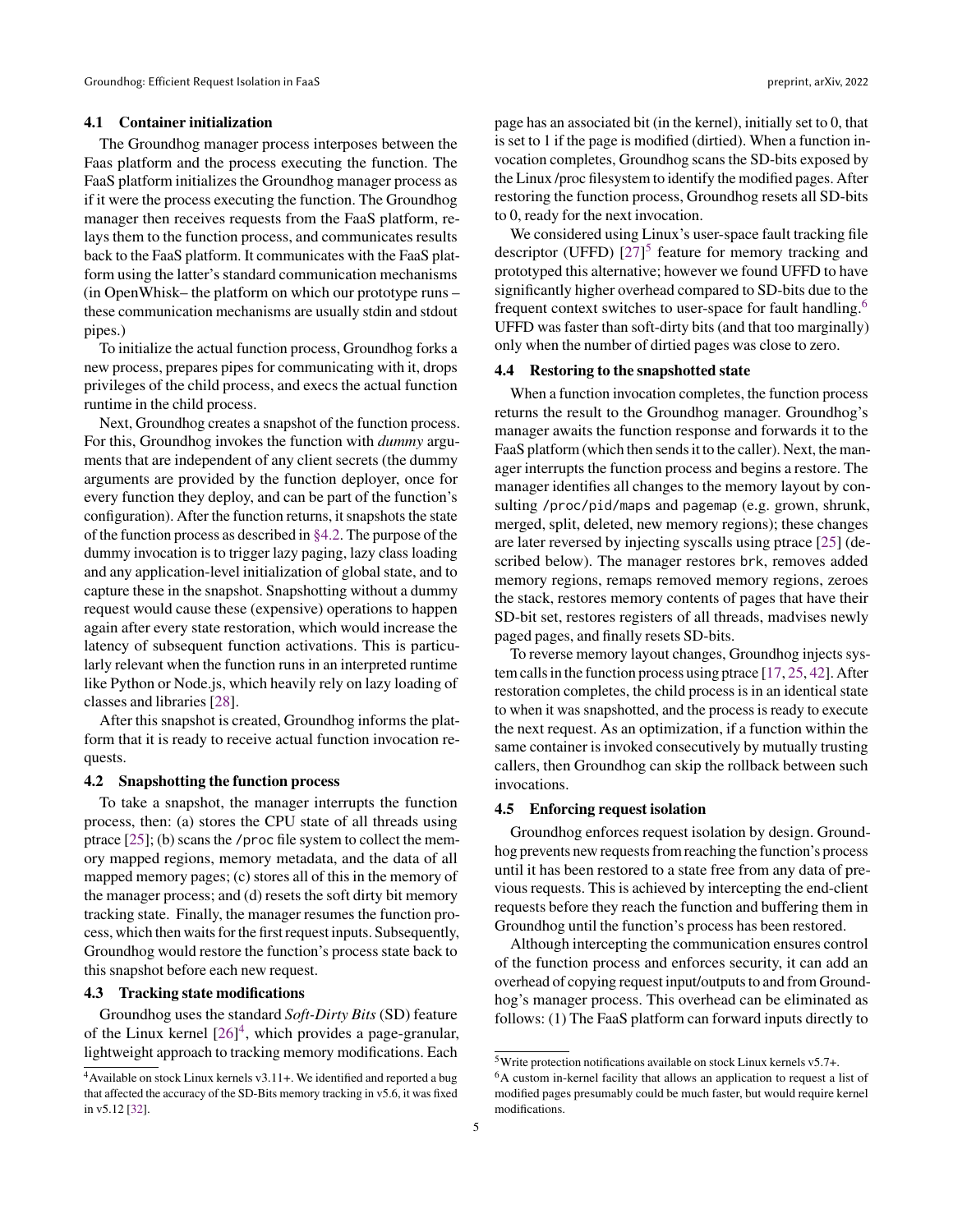the function process after waiting for a signal from Groundhog's manager process that the function has been restored to a clean state. This requires minor, but trusted changes to the FaaS platform to wait for the signal from Groundhog. (2) Upon completion of a request, the function process can return outputs directly to the FaaS platform and, separately, signal Groundhog's manager process that its state can be rolled back. The changes needed can be made in the I/O library that handles communication with the platform in the function process (no changes needed to the code of the individual functions submitted by the developers) and the changes do *not* have to be trusted for security – if the function process fails to signal Groundhog that it is done, Groundhog will never restore the state and will never signal the platform to send the next request.<sup>[7](#page-0-0)</sup>

Design limitations: Groundhog does not currently allow function implementations to open arbitrary network connections and file descriptors. (None of the benchmarks we use in the evaluation require them.) Instead, functions are expected to rely on platform services for network communication and storage. Additionally, functions must externalize any caches whose state they wish to retain across requests since the state of in-address-space caches will be rolled back at every restore. Finally, as stated in our threat model, any external state (e.g. external storage, or the state of network connections and pipe contents) is assumed to be subject to access control. This is necessary to prevent data leaks across clients with different privileges via the external state.

# <span id="page-5-0"></span>5 Evaluation

In this section we evaluate Groundhog's performance across a wide range of FaaS benchmarks. Overall, we show that:

- For a wide range of benchmark functions using three different languages/runtimes, Groundhog has modest overhead on end-to-end latency and throughput.
- Groundhog's latency overhead depends primarily on the memory characteristics of the function and is proportional to the number of pages dirtied during a function's execution. Groundhog's throughput scales nearly linearly with the number of available cores.
- Groundhog's lightweight restoration has equivalent or better performance than an alternative fork-based isolation approach, which is less general. We also compare to a WebAssembly-based isolation approach, and show that Groundhog has competitive performance despite being more general.

## 5.1 Evaluation Overview

Implementation. We implemented Groundhog in ~7K lines of C. Groundhog is compatible with off-the-shelf Linux and requires no kernel changes.

**OpenWhisk Integration.** We integrated Groundhog with OpenWhisk [\[36\]](#page-12-25), by modifying OpenWhisk's container runtimes for Python and Node.js to include Groundhog. In addition, we implemented an OpenWhisk container runtime for native C, to enable the evaluation of native C FaaS benchmarks. Most OpenWhisk runtimes use the actionloop-proxy design, where a distinct process acts as a proxy that communicates with the OpenWhisk platform (through HTTP connections), and forwards the requests to the runtime process (through stdin) which has a simple wrapper to process inputs, call the developer's function, and return results. Groundhog interposes between the proxy and the runtime, intercepting the stdin and stdout and forwards the stdin only when the function's process is restored to a clean state. OpenWhisk's container runtime for Node.js, on the other hand, is built using a single process that directly interacts with the platform and runs the function. We refactored it to an actionloop-proxy-like design to maintain a uniform Groundhog implementation that ensures security by blocking inputs until the function's process is restored to a clean state<sup>[8](#page-0-0)</sup>. Hardware Configuration. We run all experiments on a private cluster hosting OpenStack/Microstack (ussuri, revision 233). Each physical host has an Intel Xeon E5-2667 v2 2 socket, 8-cores/socket processor, 256GB RAM and a 1 TB HDD.

OpenWhisk Deployment. We use the standard distributed Openwhisk deployment. Our distributed setup comprises 2VMs. One VM runs all OpenWhisk core components except for the invoker, which runs on a separate VM. The invoker is the component responsible for starting function containers locally and dispatching function requests to them; this is the component that interacts with and hosts Groundhog. We choose to isolate the invoker component in a separate VM to have more control on the variables affecting the experiments.

Both VMs are placed on the same physical host to minimize network communication overhead, creating favorable baseline conditions. To reduce potential performance interference, we pin the two VMs to separate cores and ensure that their memory is allocated from the corresponding NUMA domain. VMs are configured with 64GB RAM and an experiment-dependent number of cores (SMT turned off). The VMs run Ubuntu 20.04 with a stock Linux kernel v5.4. OpenWhisk is configured to run all functions with a 2GB RAM limit and a 5 minute timeout.

Experiment Configurations. To evaluate Groundhog's overheads, we run two primary configurations: BASE, an insecure baseline using unmodified OpenWhisk that does not provide sequential request isolation (we prevent container cold-starts in our experiments to deliberately create an unfavorable but conservative baseline); and GH, which uses Groundhog on OpenWhisk to provide sequential isolation.

 $7$ We implemented (2) to facilitate debugging. Our evaluation still intercepts all inputs and outputs to demonstrate that platform modifications were not required and show the overhead of such interception on various functions.

<sup>&</sup>lt;sup>8</sup>Encapsulating the full process would require Groundhog to implement the platform API or have a small platform modification to allow blocking inputs until Groundhog signals to the platform that the function's process is being restored as described in [4.5.](#page-4-1)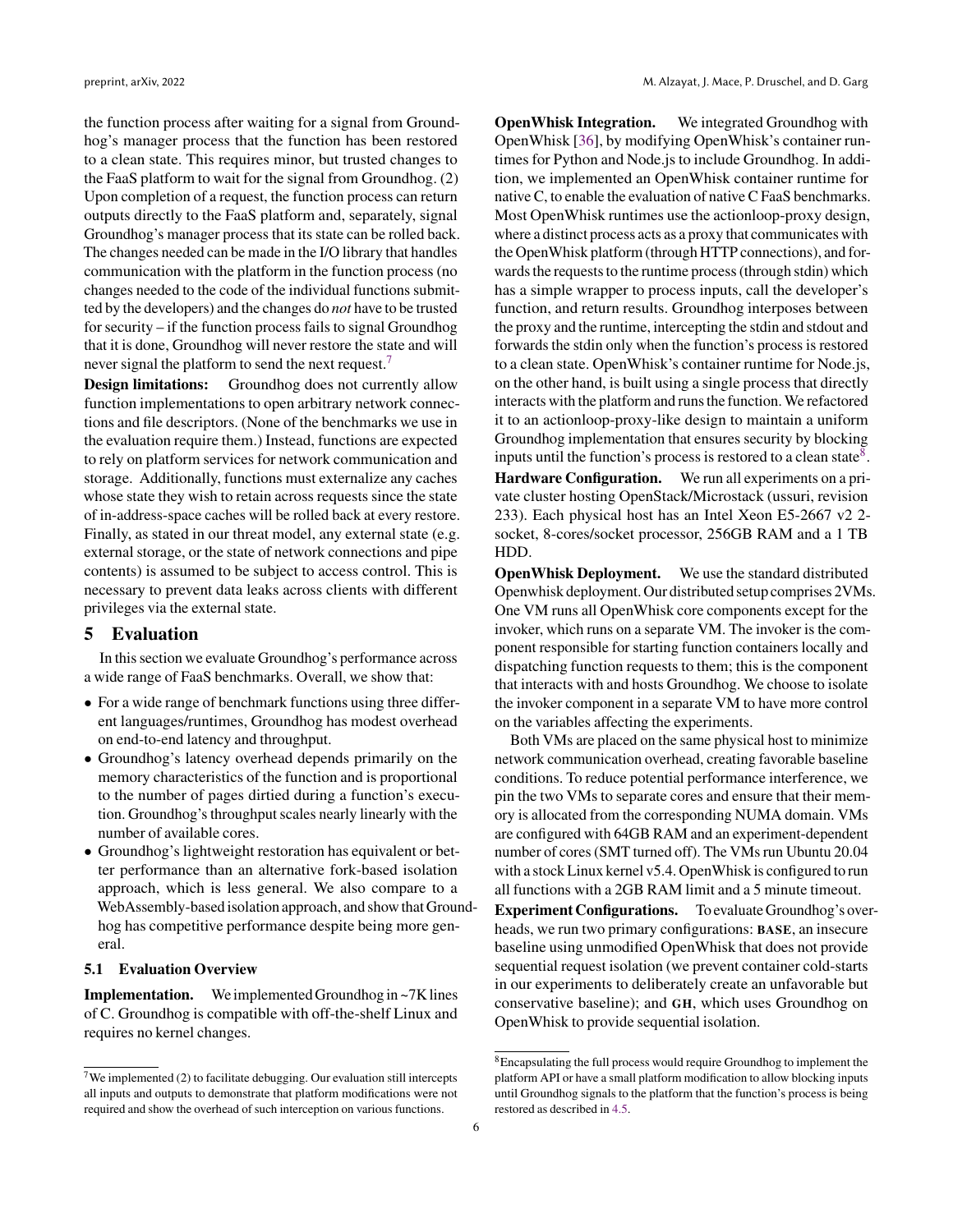<span id="page-6-1"></span>

Fig. 3. Latencies varying the number of dirtied pages (left) and the address space size (right). Different colors represent different request isolation methods (or no isolation for BASE). Solid lines are latencies with in-function overhead but not restoration overhead, while dashed lines include both. (The lines of BASE and  $GH<sub>NP</sub>$  coincide visually in the figure.)

We also run a third configuration  $GH<sub>cor</sub>$ , which includes Groundhog but does not restore dirtied pages between consecutive invocations of the same function. This configuration represents an optimization for the case where consecutive requests are from the same security domain. The configuration also helps delineate Groundhog's page tracking and restoration costs, which is the difference between the GH and  $GH<sub>cor</sub>$ configurations.

Lastly, we compare Groundhog to two alternative approaches. In [§5.2.3](#page-6-0) we implement a fork-based request isolation method, FORK, which is applicable to single-threaded applications and runtimes only. In [§5.3.3](#page-9-0) we compare Groundhog to FAASM, a research FaaS platform designed to reduce cold-start latencies for WebAssembly-compatible functions. We detail these alternative approaches in the respective sections.

## 5.2 Microbenchmarks

In this experiment, we evaluate Groundhog's impact on request latency and how that impact varies with the memory size and the number of pages dirtied<sup>[9](#page-0-0)</sup>. We evaluate both the *in-function* overheads that are on the critical path of function execution, and the *restoration overhead* which occurs off the critical path. We defer evaluating Groundhog's snapshotting overheads, which occur only once after a new container starts, to [§5.5.](#page-10-0)

Microbenchmark. We implement a simple function in C that pre-allocates an address space of a fixed size. Each invocation (a) dirties a subset of the pages by writing a word to each page of that subset, then (b) reads one word from each mapped page, even those that were not dirtied. We set up a 4-core VM with a single function-hosting container (this container is limited to 1 core), initialize the container, and then repeatedly invoke the function. We measure function latencies at the OpenWhisk invoker.

#### <span id="page-6-2"></span>5.2.1 In-Function Overheads

Low-load Workload. We run the microbenchmark with a *low load* workload comprising 150 requests submitted one-ata-time, with a small delay between consecutive requests. This

7

delay is sufficient for Groundhog to complete restoration before the next request arrives, so measurements for the low-load workload capture only the in-function overheads.

Results. The solid lines in [Fig. 3](#page-6-1) (left) plot function latency as we vary the percentage of pages dirtied from 0% to 100% with a fixed 100K mapped pages. As expected, GH introduces some latency overhead proportional to the number of dirtied pages. This overhead is due to a minor page fault to set the soft-dirty (SD) bit when a page is dirtied, which is required by the SD-bit mechanism on our hardware. In contrast,  $GH<sub>NP</sub>$  has negligible overhead relative to BASE since the SD-bits set in the first run are not reset (there is no memory restoration), and thus these page faults are not incurred in subsequent runs.

We also run a variant of the experiment where we fix the number of dirtied pages to 1K and vary the address space size from  $1K$  to  $100K$  pages. The solid lines in [Fig. 3](#page-6-1) (right) show the function latency as we vary the address space size. We observe that GH's overhead is constant with respect to address space size because the in-function overheads depend only on the number of dirtied pages, which is fixed now.

#### <span id="page-6-3"></span>5.2.2 In-function + Restoration Overheads

High-Load Workload. We repeat the two experiments above with a *high load* workload comprising 150 requests submitted back-to-back with no delay between consecutive requests. This leads to additional delays while waiting for Groundhog to complete restoration after the previous request. In contrast to the low-load workload, the high-load workload thus reflects *both* the in-function and the off-critical-path restoration overheads.

Results. The dashed lines in [Fig. 3](#page-6-1) (left) show the function latency as we vary the percentage of pages dirtied from 0% to 100% with a fixed 100K mapped pages. We observe higher latency overheads for the high-load workload (dashed lines) compared to the low-load workload (solid lines), and these overheads grow linearly as the percentage of dirtied pages increases. There is a change in slope at 60% because Groundhog is able to coalesce individual page restorations into fewer, larger memory copy operations, which are more efficient.

Next, we repeat the second experiment variant. [Fig. 3](#page-6-1) (right) shows the function latency as we vary the address space size from 1K to 100K pages while fixing the number of dirtied pages to 1K. Although in-function overheads are constant, restoration overheads in this experiment increase linearly with the address space size, because during restoration GH must scan the SD-bits of the whole address space to determine the pages to restore.

<span id="page-6-0"></span>5.2.3 Comparison to Fork A potential alternative to our lightweight restoration is to use copy-on-write techniques such as fork  $(\S 3.2)$ . Fork is not general purpose – it only works for single-threaded functions – however we provide a performance comparison for the purpose of illustration. We implement forkbased isolation and repeat the two microbenchmark experiments. In our fork-based implementation, we initialize the

<sup>9</sup>We also considered address space fragmentation (same overall address space size but a varying number of memory maps) as an independent variable, but found that it has no statistically significant impact on the overhead of GH or FORK.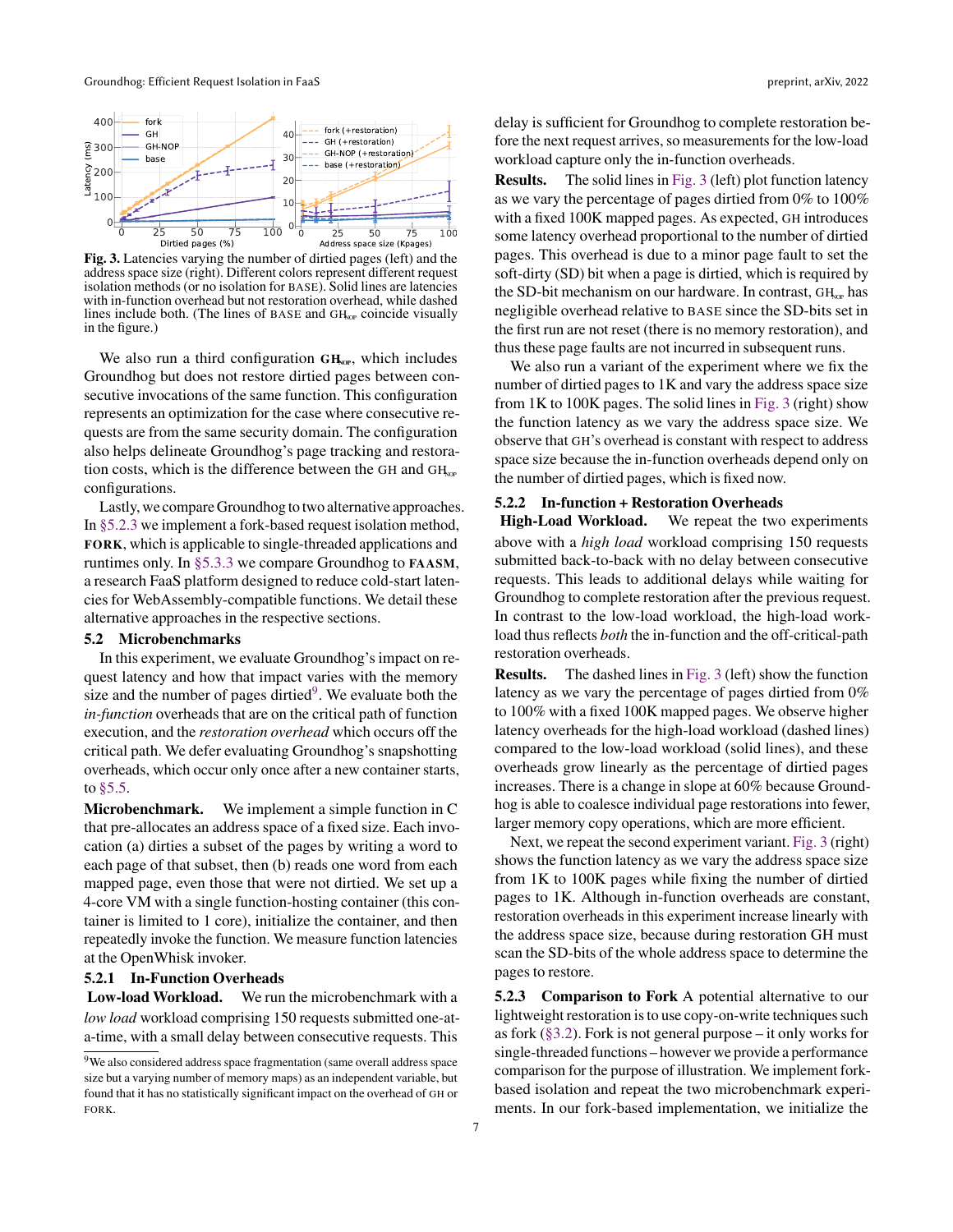function up to the same point where Groundhog takes its snapshot (a safe clean state). Instead of lightweight restoration, each request is then handled by a separate copy of the process forked at that state.

[Fig. 3](#page-6-1) (left) shows the function latency of FORK as we vary the percentage of pages dirtied from 0% to 100% with a fixed 100K mapped pages. We observe that the overhead of FORK is higher than GH because each page fault is significantly more expensive than for GH, entailing an additional page copy.

[Fig. 3](#page-6-1) (right) shows the function latency of FORK as we vary the address space size from 1K to 100K pages while fixing the number of dirtied pages to 1K. We see significantly higher overhead for FORK compared to Groundhog, and a linear increase in latency with the address space size. This increase is predominantly due to the additional overhead caused by dTLB misses on the first accesses to each page (even if unmodified) of the new process. This access can additionally require lazy creation of physical page table entries depending on the memory layout of the program.

#### 5.3 FaaS Benchmarks

In this section we evaluate Groundhog's impact on request latency and throughput for a range of FaaS benchmarks written in three different languages. We first compare Groundhog to an insecure baseline in OpenWhisk [\(§5.3.1\)](#page-7-0). We then provide an illustrative comparison to a fork-based implementation [\(§5.3.2\)](#page-9-1) and to FAASM, an alternative WebAssembly-based FaaS platform designed to optimize cold-starts, but that can also be used for request isolation in limited cases [\(§5.3.3\)](#page-9-0).

Benchmarks. We evaluate 58 functions across three benchmarks and three languages: 22 python functions from the pyperformance benchmark [\[48\]](#page-13-4), 23 C functions from Poly-Bench [\[30\]](#page-12-6), and 13 functions (6 python, 7 Node.js) from the FaaSProfiler benchmark suite [\[38\]](#page-12-5).

These functions cover a wide variety of real FaaS use cases such as Web applications, JSON and HTML parsing/conversion, string encoding, data compression, image processing (2D, 3D), optical character recognition (OCR), sentiment analysis, matrix computations (e.g. multiplication, triangular solvers), and statistical computations.

Latency. To measure latency we deploy a 4-core VM with a single function container that is limited to at most one core, and run a closed-loop client in a separate VM on the same machine $10$ , which submits requests one-at-a-time. This workload is similar to the *low-load* setting from [§5.2.1](#page-6-2) and enables Groundhog to complete restoration in between consecutive requests, so latency measurements reflect Groundhog's infunction overheads only. We report two latency measurements: the end-to-end latency of requests as experienced by the endclient (including all FaaS platform delays); and the invoker latency, which measures only the function execution time at

the invoker, excluding overheads of the remaining FaaS platform components, which Groundhog does not affect at all. All measurements are averages of 1,200 invocations, except for C functions longer than 10 seconds, where we report averages of 90 invocations.

Measuring Throughput. To measure throughput we deploy a 4-core VM with 4 function containers in a separate VM that maintains a large number of in-flight requests (both the number of function containers and in-flight requests are chosen empirically to maximize throughput). This workload is similar to the *high-load* setting from [§5.2.2](#page-6-3) as it ensures the FaaS platform is always saturated with requests. Throughput measurements thus account for Groundhog's full overheads including both the in-function overheads and the restoration overheads. Unless otherwise specified, we report the peak sustained xput in 4 runs, each at least 1.5 minutes long.

Detailed Measurements. In addition to the figures presented in this section, full measurement data for our benchmarks can be found in [Appendix A.](#page-14-0) Table 1 shows the absolute latency and throughput measurements for the BASE, GH,  $GH_{\text{one}}$ , FORK, and FAASM configurations. Table 2 shows the relative overheads compared to an insecure baseline. Table 3 shows the relation between the latency, overheads, and throughput of Groundhog.

<span id="page-7-0"></span>**5.3.1 Baseline Comparison** [Fig. 4](#page-8-0) (a), (c) and (e) show the end-to-end request latency for all benchmarks. For each benchmark, we normalize the latency measurements relative to BASE; thus values <1 indicate better latency than the base line and >1 represent worse latency.

We first consider the results for  $GH$  and  $GH<sub>NP</sub>$ . The main takeaway is that GH overhead on end-to-end latency relative to BASE is low overall. In most cases it is negligible (within one standard deviation). The median, 95th-percentile and maximum relative overheads are 1.5%, 7% and 54%, respectively, and the overhead is below 10.5% in all benchmarks except imgresize(n), where it is 54.2% (discussed in the next paragraphs). The low overhead in most benchmarks is unsurprising, because end-to-end latency measurements include delays within the FaaS platform that are significant relative to the overhead added by the SD-bit tracking. These significant platform overheads are the same in the baseline and Groundhog.

GH overheads are more apparent when we inspect invoker latencies. [Fig. 4](#page-8-0) (b), (d) and (f) plot the invocation latency for all benchmarks, normalized to BASE. We observe that for python and C benchmarks the Groundhog overhead is relatively low. However, for some specific Node.js benchmarks [\(Fig. 4](#page-8-0) (f), right) the overhead is more pronounced, up to 70% in the worst case. This occurs for two reasons.

First, GH proxies inputs to functions, which causes additional overheads for some of the Node.js functions with large inputs such as json and img-resize (which take inputs of 200kB and 76kB, respectively). This cost arises due to our refactoring of OpenWhisk's Node.js runtime wrapper. This

<sup>10</sup>This placement minimizes network latencies to achieve best baseline performance and to allow easy and efficient scheduling of our 530 configurations on our resources.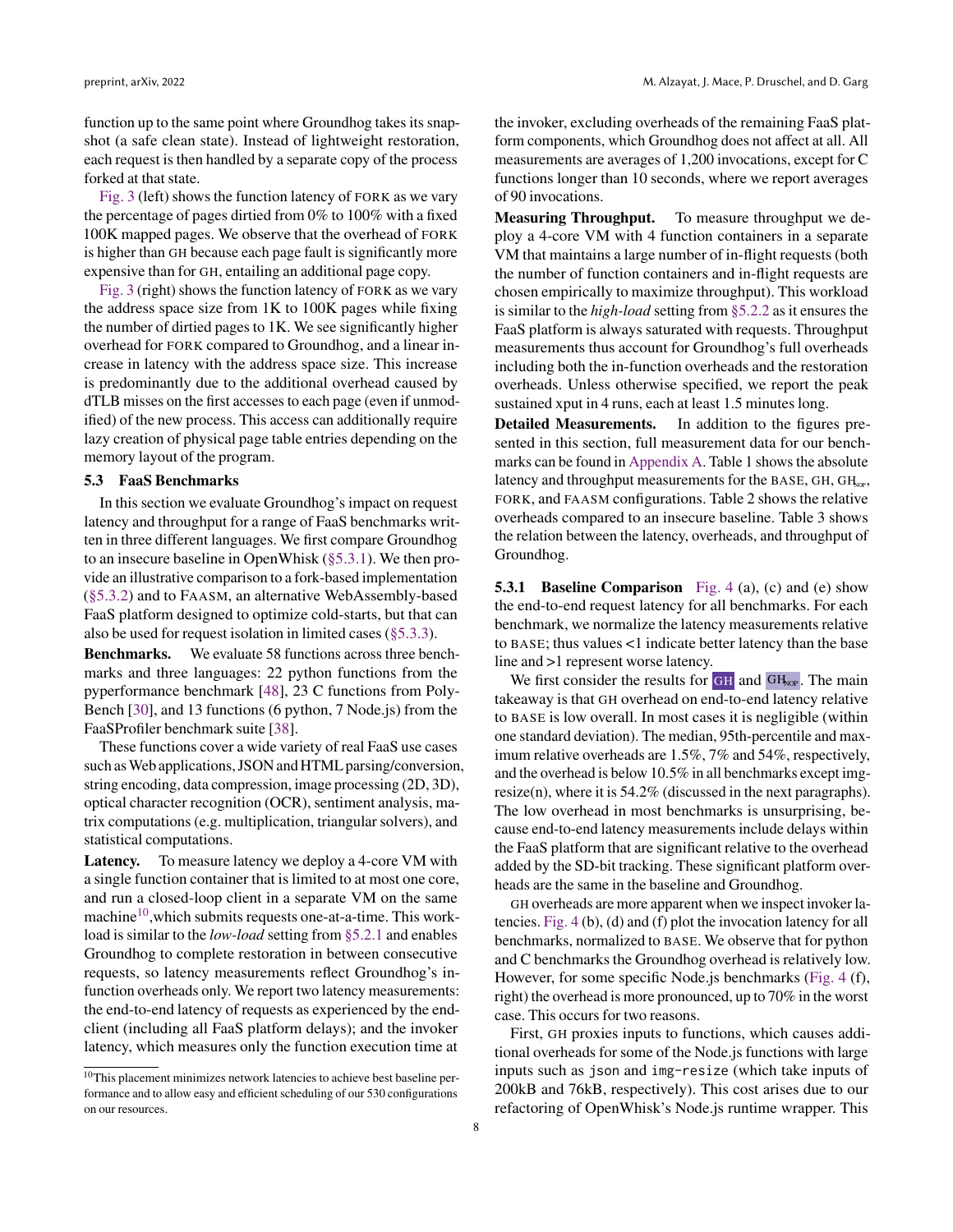<span id="page-8-0"></span>

Fig. 4. Relative end-to-end latency and invoker-measured latency of GH, GH<sub>NOP</sub>, FORK, and FAASM compared to the insecure baseline BASE. Figures are capped at 2.5X the baseline. Detailed numbers are in [Appendix A.](#page-14-0) The symbols (p), (c) and (n) denote Python, C and Node.js benchmarks, respectively. Lower numbers are better.

overhead can be reduced by integrating Groundhog with the original single-process version of OpenWhisk Node.js.

Second, Node.js has a time-dependent behavior in garbage collection, namely, garbage collection can be triggered by the passage of time. Snapshotting and restoration can adversely affect this behavior, because restoration reverts the garbage collection state. The impact of this garbage collection was particularly pronounced on some benchmarks such as imgresize(n). The problem can be alleviated by virtualizing time such that the process restoration resets the time to the original time of the snapshot, or by modifying the garbage collection in a time-independent way. This is actually a broader problem in

<span id="page-8-1"></span>

Fig. 5. Relative throughput of GH, GH<sub>NOP</sub>, FORK compared to the insecure baseline BASE. Figures are capped at 2.5X the baseline. Detailed numbers are in [Appendix A.](#page-14-0)The symbols (p), (c) and (n) denote Python, C and Node.js benchmarks, respectively. Higher numbers are better.

treatment of this topic is beyond the scope of this paper and left for future work.

Surprisingly, GH is faster than BASE on the benchmark logging(p). We discovered that this occurred due to a memory leak in the function's original implementation causing it to slow down after repeated invocations. GH's restoration also rolls back the leaked memory, thus avoiding the slowdown.

[Fig. 5](#page-8-1) shows the request throughput for all benchmarks, normalized to BASE. Since functions are invoked sequentially, the throughput of GH relative to BASE should be inversely proportional to GH's relative invoker latency, which is approximately 1 + (in-function overhead + restoration overhead)/(baseline invoker latency). Our observations are consistent with this: The throughput plots in [Fig. 5](#page-8-1) show the reciprocal of this calculated number above each benchmark, and the heights of the GH bars are approximately equal to this reciprocal, as would be expected. For 40 out of 51 C and Python benchmarks the GH throughput is within 10% of BASE, and up to 50% lower on the remaining 11, mostly very short benchmarks. On Node.js benchmarks, where GH's relative invoker latencies can be very high (as explained above), GH's throughput is between 2% and 86% less than BASE's. GH's Node.js restoration overheads also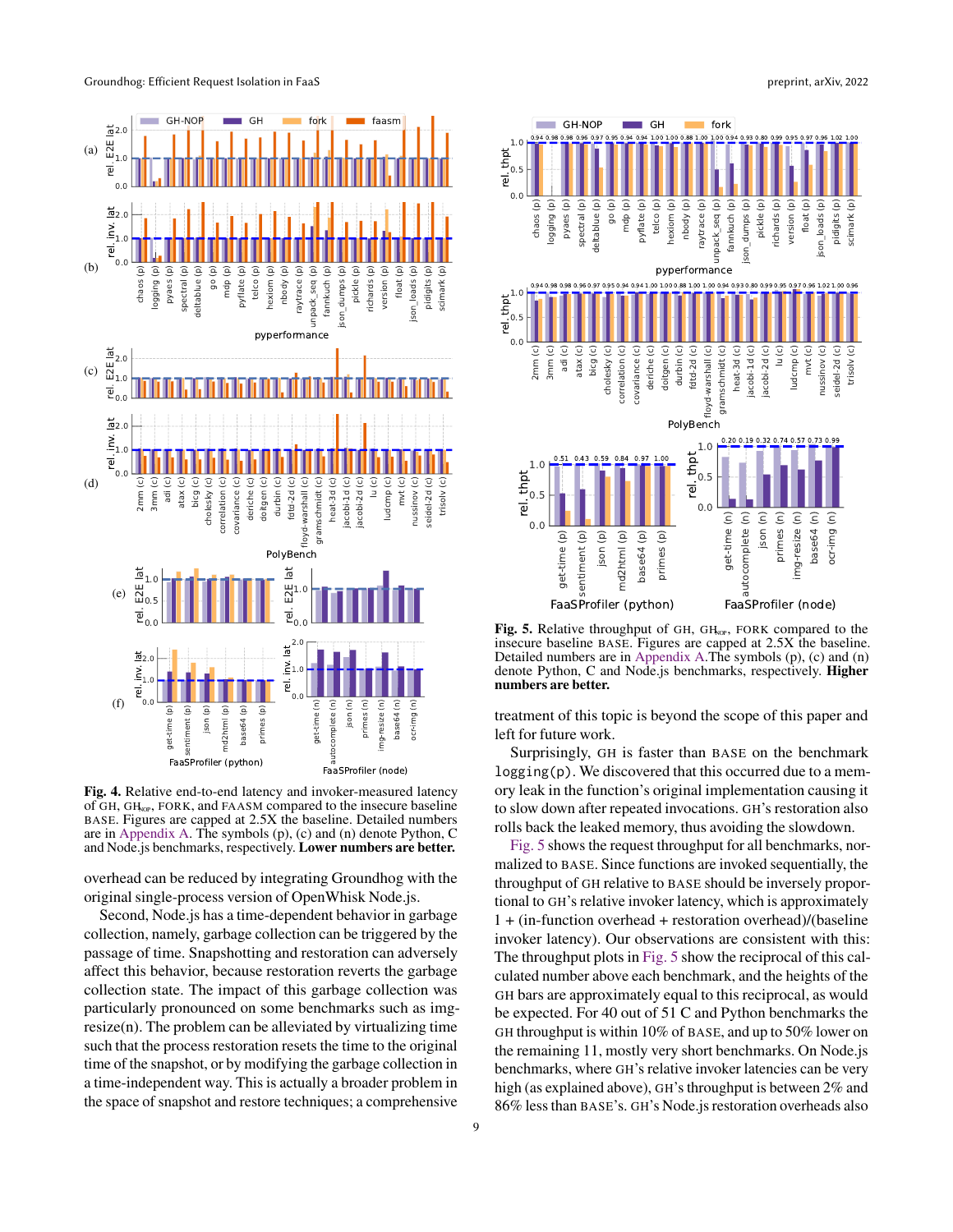tend to be higher than other runtimes as Node.js's runtime maps memory and performs memory layout changes aggressively (see [Fig. 8](#page-10-1) for the restoration overheads of specific benchmarks). Across all benchmarks, the median and 95th-percentile throughput reductions are 2.5% and 49.6%, respectively.

5.3.2 Comparison to Fork We also provide a comparison to the FORK alternative described in [§5.2.3.](#page-6-0) Recall that fork is only applicable to single-threaded functions, thus we are unable to provide measurements for the Node.js runtime.

[Fig. 4](#page-8-0) also plots results for **FORK** for single-threaded benchmarks. The latency overhead of GH is slightly less than that of FORK since GH's page faults are lighter than those of FORK (FORK's page faults also require page copying, while GH's page faults only set a SD-bit each).

[Fig. 5](#page-8-1) shows that the throughput of FORK follows a similar rule to that of GH. When compared to GH, FORK's throughput is similar on all but very short benchmarks, where GH's throughput is noticeably higher than FORK's.

## <span id="page-9-0"></span>5.3.3 Comparison to Request Isolation using Faasm

<span id="page-9-1"></span>A potential alternative to Groundhog's process-based request isolation is to implement request isolation in the language runtime. To illustrate the performance trade-offs of the two approaches, we compare Groundhog to FAASM [\[40\]](#page-13-5), a stateof-the art FaaS platform where functions are isolated from each other not using OS containers but by compiling them to WebAssembly, and relying on spatial isolation within WebAssembly's runtime. FAASM is designed to reduce FaaS cold-start latencies, but it can be used for efficient request isolation: WebAssembly limits each function to a *contiguous* 4GB memory map, which FAASM can quickly restore simply by a copy-on-write remapping after each request. Note that FAASM is not a fully general solution to the request isolation problem since it places restrictions on the functions – most notably, they must compile to WebAssembly. **5.1.2 Comparison to Fork We also provide a comparison**  $\frac{3}{2}$  go  $\frac{2}{3}$  go  $\frac{2}{3}$  go (b) the POKK alternative described in s5.2.3. Recall that for k<br>stoody applicable to single chementas for the Noole js nutime.

FAASM comes with its own FaaS platform, which is significantly different from OpenWhisk. Despite the differences in the platforms, which make a direct comparison difficult, we compare Groundhog and FAASM for completeness sake. For the comparison, we use the pyperformance (python) and PolyBench (C) benchmarks, both of which can be compiled to WebAssembly as demonstrated in [\[40\]](#page-13-5). We rely on FAASM's microbenchmarking infrastructure that reports both the overall latency (end-to-end and invoker) and the restoration (reset) cost.

[Fig. 4](#page-8-0) shows latencies for FAASM next to those for GH. On most pyperformance benchmarks, FAASM latency is considerably higher than that of GH, whereas the restoration time is comparable [Fig. 6.](#page-9-2) This is because the Python interpreter and runtime are less efficient when compiled to WebAssembly (which FAASM uses) compared to a natively compiled

<span id="page-9-2"></span>

Fig. 6. Restoration duration (off the critical pathe) of GH, and FAASM. The symbols (p) and (c) denote Python and C.

On PolyBench functions, FAASM latencies are generally lower than those of GH. However, GH's poorer relative performance are not because of Groundhog's overheads. Rather, WebAssembly's runtime is specifically optimized for program patterns that occur in PolyBench, so WebAssembly compiled PolyBench outperforms natively compiled PolyBench even in the baseline (this observation has been noted in prior work [\[21,](#page-12-26) [23,](#page-12-27) [40\]](#page-13-5)).

The same trends continue to manifest in throughput measurements where FAASM has lower throughput than GH on most pyperformance functions, and higher throughput than than GH on most PolyBench functions. We omit the detailed throughput comparison here as it entangles many variables such as the differences in the platforms, which have nothing to do with request isolation, the platforms' internal components, runtimes (native vs WebAssembly), as well as the isolation mechanisms. The reader can find these numbers in [Appendix A.](#page-14-0)

Overall, the performance differences between FAASM and GH are dominated by differences between native and WebAssembly compilation rather than request isolation costs.

#### <span id="page-9-3"></span>5.3.4 Throughput scaling with cores

We expect GH's throughput to scale linearly with cores as each core can run a completely independent container instance with its own function and Groundhog copy. To confirm this, we repeat the throughput experiment above, varying the number of cores available to the VM from 1 to 4 (and an equal number of function container instances, each limited to 1 core). [Fig. 7](#page-10-2) shows absolute throughputs as a function of the number of available cores for a subset of 14 representative benchmarks of varying duration, number of mapped pages and number of dirtied pages. Reported numbers are sustained throughputs averaged over 6 runs of at least 1.5 minutes each (excluding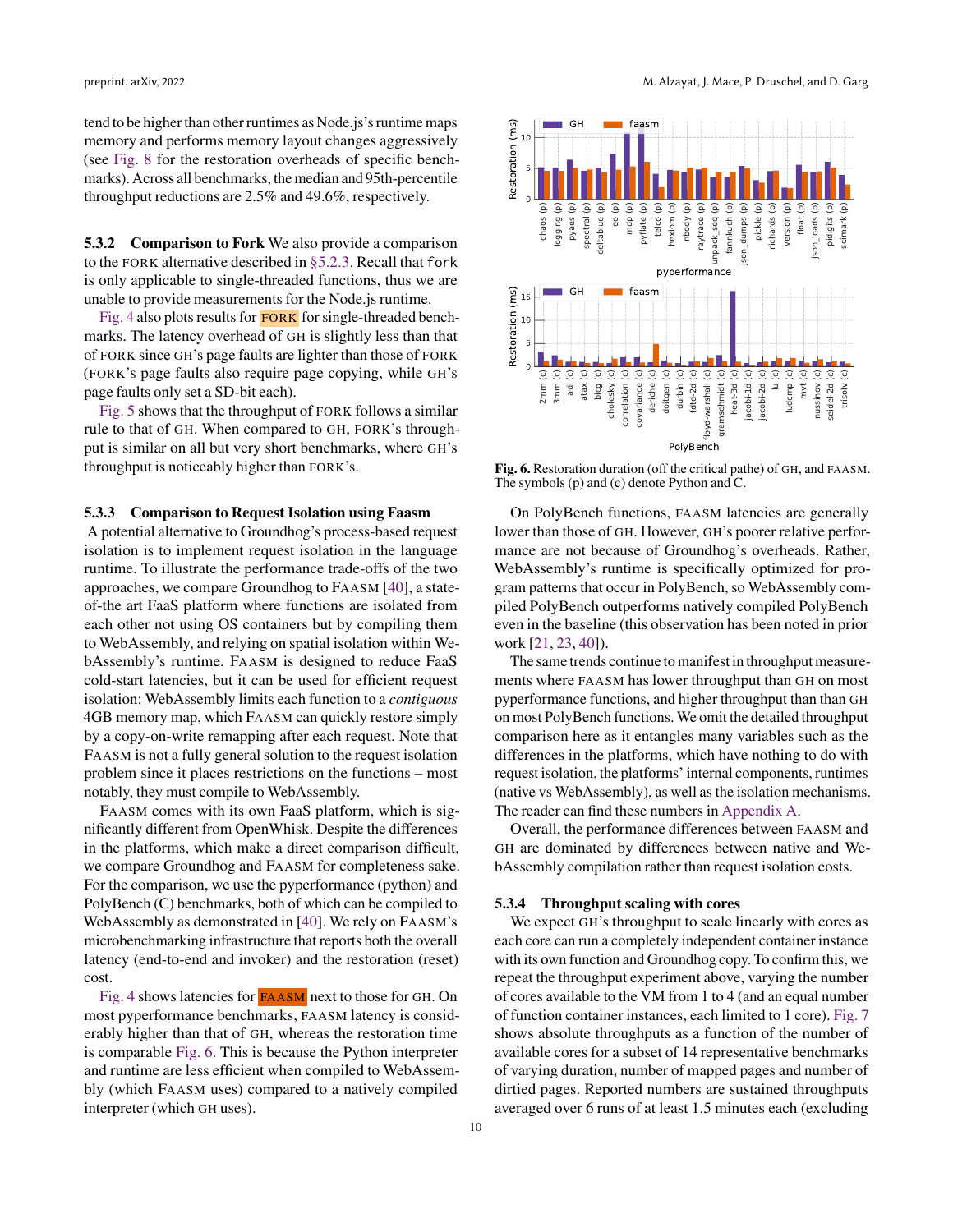<span id="page-10-2"></span>

Fig. 7. *Throughput scaling with number of cores on a subset of benchmarks*

a warm-up). Error bars are standard deviations over the 6 runs. As expected, the scaling is nearly linear in all cases. We expect this nearly-linear trend to continue beyond 4 cores until a bottleneck in the kernel or memory buses arises.

#### 5.4 Deconstructing restoration overheads

<span id="page-10-1"></span>

Fig. 8. *Restoration overhead (deconstructed) and the one-time snapshotting overhead for a subset of benchmarks*

Groundhog restoration involves several steps that we outlined in [§4.4.](#page-4-2) In this section we break down the cost of restoration for the same 14 representative benchmarks (selection criteria in [§5.3.4\)](#page-9-3). The overall restoration cost breaks down into the following components:

- **interrupting the function process.**
- $\mathcal{L}_{\mathcal{A}}$ reading the process' memory mapped regions
- scanning all mapped pages to identify which are dirtied  $\sim$
- $\mathcal{L}^{\text{max}}$ diffing the memory layout to identify how it has changed
- **T** restoring the original memory layout by injecting syscalls
- (brk, mmap, munmap, madvise, and mprotect) restoring the contents of modified and removed pages **College**
- $\mathcal{L}^{\text{max}}$ restoring registers
- resetting the soft-dirty bits of all modified pages
- detaching from the process  $\sim 10$

Each of these costs depends on different factors. The costs of interrupting, restoring registers, and detaching are functions of the number of threads in the process. The costs of reading, scanning, diffing the memory layout, and resetting soft-dirty bits, are functions of the address space size and layout. The syscall injection cost depends on the number of memory layout changes and is heavily dependent on the language runtime. Lastly, the cost of restoring the contents of pages depends on the number of pages dirtied during an invocation.

[Fig. 8](#page-10-1) shows these costs normalized to the total restoration cost for our 14 representative functions. For each benchmark we also detail the absolute restoration time, the number of pages, and the time for Groundhog to take its initial snapshot (we revisit snapshotting overhead in [§5.5\)](#page-10-0). In particular, we note that the memory restoration cost  $(\blacksquare)$  is strongly correlated with the total number of pages restored. Similarly, the time spent scanning page metadata  $(\Box)$  is strongly correlated with the total number of pages (as discussed in [§4.3,](#page-4-3) optimizations can make the costs correlate to the number of dirtied pages instead).

#### <span id="page-10-0"></span>5.5 Snapshotting overhead

The rightmost column of [Fig. 8](#page-10-1) outlines Groundhog's snapshotting latency overhead for the same 14 functions that we used in [§5.3.4.](#page-9-3) Recall that snapshotting is a one-time operation that occurs upon container initialization. It involves warming the function by making a dummy request, pausing the process, and copying the process's state to Groundhog's manager process memory. Snapshotting time and memory costs are primarily proportional to the total number of paged memory pages. The snapshotting latency overhead can be alleviated using the same techniques that reduce cold start latencies (Catalyzer [\[16\]](#page-12-2), REAP [\[45\]](#page-13-1), FaaSnap [\[5\]](#page-12-0), Replayable [\[50\]](#page-13-2), Prebaking [\[41\]](#page-13-8), Pagurus [\[24\]](#page-12-18)) by checkpointing the initialized Groundhog process along with the function's process. Groundhog memory overhead could be easily reduced to be proportional to the number of dirtied memory pages at the cost of a one-time on-critical-path copy-on-write per unique modified page in the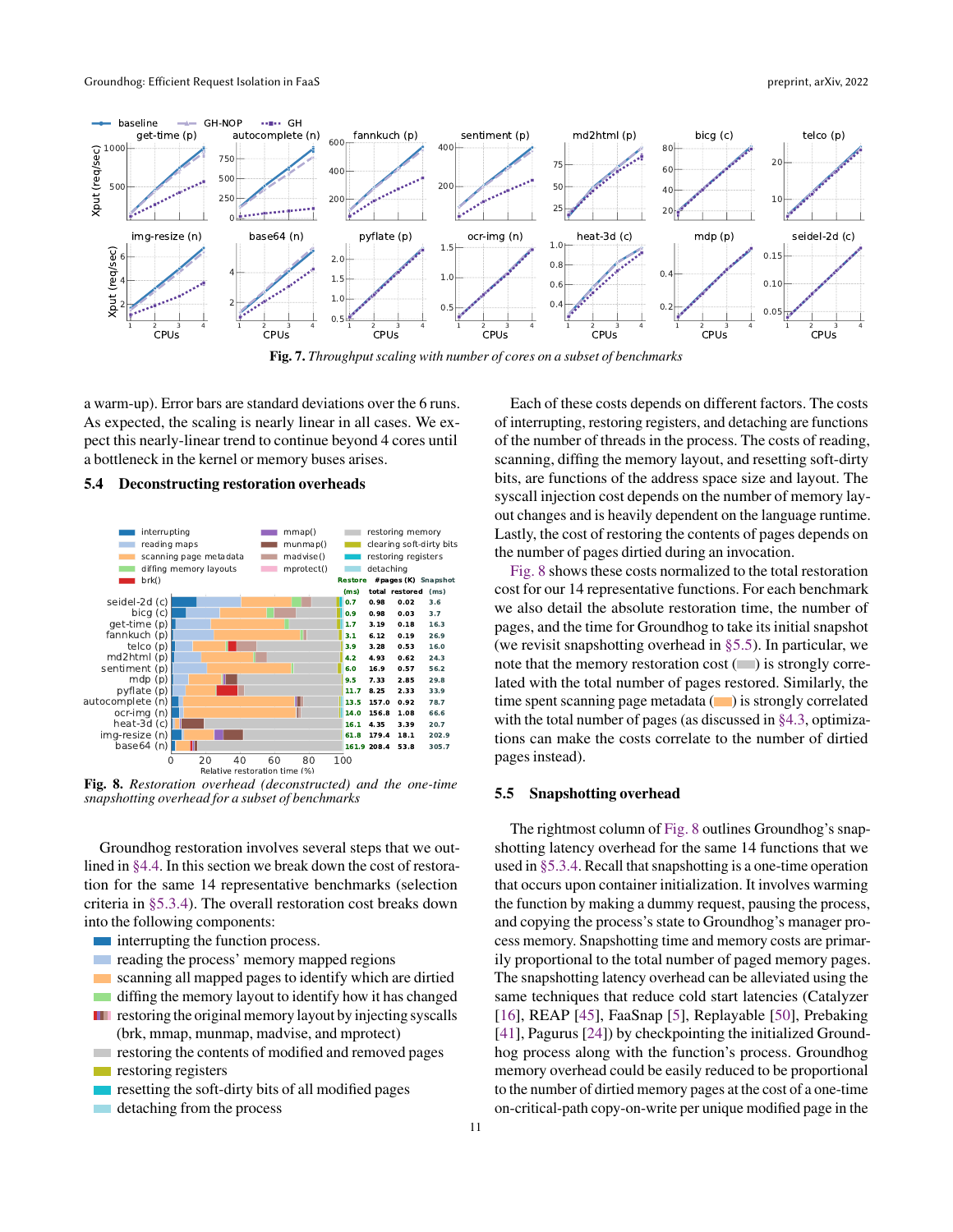function's life-cycle. Since snapshotting is an infrequent operation in Groundhog, we have not attempted these optimizations.

# 6 Related work

*Fork-based request isolation* A standard technique for request isolation in services, not FaaS specifically, is to fork a clean state to serve every request. For example, the Apache web server  $[7]$ <sup>[11](#page-0-0)</sup> uses this approach to isolate client sessions from each other. The same idea can be used for request isolation in FaaS. However, fork() does not work with multithreaded functions or runtimes without extensive modifications to prepare all threads for a consistent snapshot [\[16\]](#page-12-2). Even for singlethreaded functions, a fork-based approach is less performant than Groundhog (see [§5\)](#page-5-0) due to the high cost of the fork syscall and page-copying faults on the critical path for all written pages. The cost of fork itself can be reduced using lighter process-like abstractions such as lightweight contexts (lwCs) [\[29\]](#page-12-29), but this does not reduce the cost of page copying on the critical path.

*Advances in reducing container cold-start latencies* Reducing container cold-start latencies is an active area of research. Several techniques have been proposed, including maintaining pre-warmed idle containers for a function [\[4,](#page-12-30) [8\]](#page-12-31), maintaining a pool of containers that can be repurposed [\[33,](#page-12-32) [42\]](#page-13-0), maintaining partially initialized runtimes with loaded libraries as in SOCK [\[34\]](#page-12-4), relaxing isolation between functions by allowing functions from the same app developer to share containers (SAND [\[2\]](#page-12-9), Azure [\[31\]](#page-12-12)), and starting from slim container images and adding non-essential functions only when needed (CNTR [\[43\]](#page-13-9)). These techniques do not provide request isolation, the problem that Groundhog targets, but they can be combined with Groundhog to solve the cold-start latency and the request isolation problems simultaneously.

Other methods of reducing cold-start latencies rely on snapshotting and restoration, which Groundhog also uses. Replayable [\[50\]](#page-13-2) noted the phased nature of runtime initialization, so snapshotting after (part of) the initialization phase, and starting cold invocations from such a snapshot lowers coldstart latencies. In principle, this approach can also be used for request isolation by starting each invocation from such a snapshot but previous snapshot/restore techniques have overheads that are orders of magnitude higher than those of Groundhog.

Snapshotting techniques based on CRIU [\[12,](#page-12-33) [14,](#page-12-34) [15,](#page-12-35) [37,](#page-12-36) [46\]](#page-13-10) serialize snapshots to persistent storage and are insufficient for request isolation due to the high overhead of deserialization during restoration, which is on the order of seconds.

Techniques that store snapshots in memory lower this overhead, but not sufficiently. For example, VAS-CRIU [\[47\]](#page-13-11) treats the address spaces as a first-class OS primitive, allowing an address space to be attached to any process. However, container restoration time is still of the order of ~0.5s. SEUSS [\[11\]](#page-12-37) takes

a unikernel approach, building a customized VM for each function where everything runs in kernel space. SEUSS allows incremental snapshots to jump-start functions. However, SEUSS (and VAS-CRIU) rely on copy-on-write, thus increasing the in-function latency, like the fork-based approach.

Catalyzer [\[16\]](#page-12-2) trades function-start latency for in-function latency using a lazy restoration that incurs page faults. REAP [\[45\]](#page-13-1) reduces the cost of these page faults by eagerly prefetching pages that were part of the active working set of the function in the past. However, overall function latencies after a restoration are still high: For a simple hello-world function that executes in 1ms without restoration, Catalyzer and REAP latencies with restoration are 232ms and 60ms, respectively. In contrast, Groundhog can restore a C hello world function in  $\sim$ 0.5 ms and an equivalent Python function in  $\sim$ 1.7 ms off the critical path.

FaaSnap [\[5\]](#page-12-0) performs a different optimization – it enhances the pre-fetching of pages. For instance, it does concurrent prefetching while the VM is loading, and fetches pages in the approximate order of loading such that pages have a higher chance of being fetched by the time the function needs them. These optimizations further reduce the latency of cold-starts by 1.4x relative to a baseline without the optimizations. Nonetheless, overheads are high: The restoration of a simple hello world in FaaSnap takes as much time as it does in REAP.

Cloudflare Workers [\[13\]](#page-12-7), Faastly [\[18,](#page-12-8) [44\]](#page-13-12), and FAASM [\[40\]](#page-13-5) solve the cold-start problem by relying on software-fault isolation (SFI) using V8 isolates and WebAssembly [\[51\]](#page-13-7). Here, several function spaces – called Faaslets in FAASM– are packed into a single running process, relying on SFI to isolate them from each other. Obtaining a fresh Faaslet for a function invocation amounts to remapping an unused Faaslet's heap to a previously checkpointed, pre-warmed state of the function. WebAssembly limits the heap to a contiguous 4GB region, so this remapping is fast and effectively solves the cold-start problem. The FAASM paper notes that the same idea can be used for efficient request isolation by applying the remapping between requests. We compared the performance of this request isolation approach to that of Groundhog in [§5](#page-5-0) and showed that the trade-offs are very different. Unlike Groundhog, this technique is limited to languages, runtimes and threading models that can be compiled to WebAssembly.

# 7 Conclusion

Groundhog relies on efficient in-memory process state snapshot and restore to provide sequential request isolation in FaaS platforms. Groundhog's design is agnostic to the FaaS platform, OS kernel, programming languages, runtimes, and libraries used to write functions. Groundhog overheads on endto-end latency and throughput are modest, and lower than what could be achieved by repurposing state-of-the art techniques for solving the container cold-start problem to provide sequential request isolation.

<sup>11</sup>Using the default Apache Prefork MPM.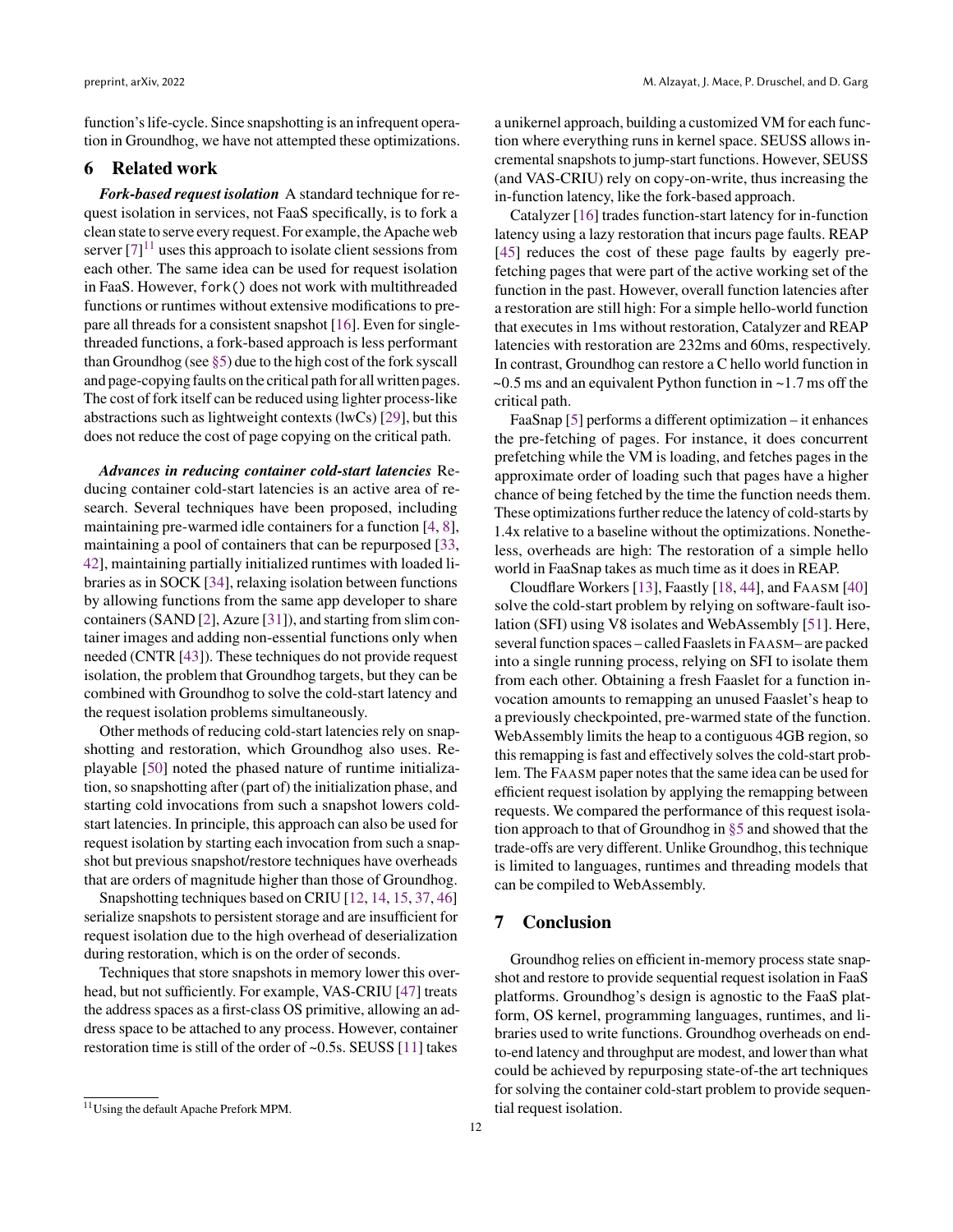# Acknowledgments

We thank Antoine Kaufmann, Akram El-Korashy, Vaastav Anand, Anjo Vahldiek-Oberwagner, Aastha Mehta, and the anonymous reviewers for their helpful feedback on earlier versions of this work. We thank Simon Shillaker for his help with reproducing FAASM results. This work was supported in part by the European Research Council (ERC Synergy im-PACT 610150) and the German Science Foundation (DFG CRC 1223).

## References

- <span id="page-12-14"></span>[1] AGACHE, A., BROOKER, M., IORDACHE, A., LIGUORI, A., NEUGE-BAUER, R., PIWONKA, P., AND POPA, D.-M. Firecracker: Lightweight virtualization for serverless applications. In *17th USENIX Symposium on Networked Systems Design and Implementation (NSDI 20)* (Santa Clara, CA, 2020), USENIX Association, pp. 419–434.
- <span id="page-12-9"></span>[2] AKKUS, I. E., CHEN, R., RIMAC, I., STEIN, M., SATZKE, K., BECK, A., ADITYA, P., AND HILT, V. SAND: Towards high-performance serverless computing. In *2018 Usenix Annual Technical Conference (USENIX ATC 18)* (2018), pp. 923–935.
- <span id="page-12-15"></span>[3] AMAZON AWS. AWS Lambda. <https://aws.amazon.com/lambda/>.
- <span id="page-12-30"></span>[4] AMAZON AWS. Release: AWS Lambda on 2014-11-13. [https://aws.amazon.com/blogs/aws/new-provisioned-concurrency](https://aws.amazon.com/blogs/aws/new-provisioned-concurrency-for-lambda-functions//)[for-lambda-functions//](https://aws.amazon.com/blogs/aws/new-provisioned-concurrency-for-lambda-functions//), Accessed 24.11.2021.
- <span id="page-12-0"></span>[5] AO, L., PORTER, G., AND VOELKER, G. M. Faasnap: Faas made fast using snapshot-based vms. In *Proceedings of the Seventeenth European Conference on Computer Systems* (2022), pp. 730–746.
- <span id="page-12-10"></span>[6] APACHE. OpenWhisk. <https://openwhisk.apache.org/>.
- <span id="page-12-28"></span>[7] APACHE. Apache MPM prefork). [https://httpd.apache.org/docs/2.4/](https://httpd.apache.org/docs/2.4/mod/prefork.html) [mod/prefork.html](https://httpd.apache.org/docs/2.4/mod/prefork.html), Accessed 02.03.2021.
- <span id="page-12-31"></span>[8] APACHE. Pre-Warmed actions in Openwhisk. [https:](https://github.com/apache/openwhisk/blob/master/docs/actions.md/) [//github.com/apache/openwhisk/blob/master/docs/actions.md/](https://github.com/apache/openwhisk/blob/master/docs/actions.md/), Accessed 24.11.2021.
- <span id="page-12-1"></span>[9] AWS LAMBDA. Predictable start-up times with Provisioned Concurrency). [https://aws.amazon.com/blogs/compute/new-for-aws]( https://aws.amazon.com/blogs/compute/new-for-aws-lambda-predictable-start-up-times-with-provisioned-concurrency/)[lambda-predictable-start-up-times-with-provisioned-concurrency/]( https://aws.amazon.com/blogs/compute/new-for-aws-lambda-predictable-start-up-times-with-provisioned-concurrency/), Accessed 02.03.2021.
- <span id="page-12-17"></span>[10] BOUCHER, S., KALIA, A., ANDERSEN, D. G., AND KAMINSKY, M. Putting the" micro" back in microservice. In *2018 USENIX Annual Technical Conference (USENIX ATC 18)* (2018), pp. 645–650.
- <span id="page-12-37"></span>[11] CADDEN, J., UNGER, T., AWAD, Y., DONG, H., KRIEGER, O., AND APPAVOO, J. Seuss: skip redundant paths to make serverless fast. In *Proceedings of the Fifteenth European Conference on Computer Systems* (2020), pp. 1–15.
- <span id="page-12-33"></span>[12] CHEN, Y. Checkpoint and restore of micro-service in docker containers. In *Proceedings of the 3rd International Conference on Mechatronics and Industrial Informatics* (2015/10), Atlantis Press, pp. 915–918.
- <span id="page-12-7"></span>[13] CLOUDFLARE. Cloudflare Workers. <https://workers.cloudflare.com/>, Accessed 25.11.2021.
- <span id="page-12-34"></span>[14] COOPERMAN, G., ANSEL, J., AND MA, X. Transparent adaptive library-based checkpointing for master-worker style parallelism. In *Sixth IEEE International Symposium on Cluster Computing and the Grid (CCGRID'06)* (2006), vol. 1, IEEE, pp. 9–pp.
- <span id="page-12-35"></span>[15] CRIU. Checkpoint/Restore In Userspace). <https://www.criu.org/>, Accessed 03.12.2020.
- <span id="page-12-2"></span>[16] DU, D., YU, T., XIA, Y., ZANG, B., YAN, G., QIN, C., WU, Q., AND CHEN, H. Catalyzer: Sub-millisecond startup for serverless computing with initialization-less booting. In *Proceedings of the Twenty-Fifth International Conference on Architectural Support for Programming Languages and Operating Systems* (2020), pp. 467–481.
- <span id="page-12-24"></span>[17] EMPTYMONKEY . A ptrace library designed to simplify syscall injection in Linux. [https://github.com/emptymonkey/ptrace\\_do](https://github.com/emptymonkey/ptrace_do), Accessed 03.12.2020.
- <span id="page-12-8"></span>[18] FASTLY. https://www.fastly.com/). <https://www.fastly.com/>, Accessed 25.11.2021.
- <span id="page-12-11"></span>[19] GOOGLE. Google Cloud Functions. [https://cloud.google.com/]( https://cloud.google.com/functions) [functions]( https://cloud.google.com/functions), Accessed 12.01.2022.
- <span id="page-12-3"></span>[20] GOOGLE CLOUD FUNCTIONS. Tips & Tricks for Cold Start). [https://cloud.google.com/functions/docs/bestpractices/tips]( https://cloud.google.com/functions/docs/bestpractices/tips), Accessed 02.03.2021.
- <span id="page-12-26"></span>[21] HAAS, A., ROSSBERG, A., SCHUFF, D. L., TITZER, B. L., HOLMAN, M., GOHMAN, D., WAGNER, L., ZAKAI, A., AND BASTIEN, J. Bringing the web up to speed with webassembly. In *Proceedings of the 38th ACM SIGPLAN Conference on Programming Language Design and Implementation* (2017), pp. 185–200.
- <span id="page-12-16"></span>[22] IBM. IBM Cloud functions. <https://cloud.ibm.com/functions/>, Accessed 12.01.2022.
- <span id="page-12-27"></span>[23] JANGDA, A., POWERS, B., BERGER, E. D., AND GUHA, A. Not so fast: Analyzing the performance of webassembly vs. native code. In *2019 USENIX Annual Technical Conference (USENIX ATC 19)* (2019), pp. 107–120.
- <span id="page-12-18"></span>[24] LI, Z., CHEN, Q., AND GUO, M. Pagurus: Eliminating cold startup in serverless computing with inter-action container sharing. *arXiv preprint arXiv:2108.11240* (2021).
- <span id="page-12-20"></span>[25] LINUX. ptrace – process trace interface. [https://man7.org/linux/man](https://man7.org/linux/man-pages/man2/ptrace.2.html/)[pages/man2/ptrace.2.html/](https://man7.org/linux/man-pages/man2/ptrace.2.html/), Accessed 21.04.2021.
- <span id="page-12-21"></span>[26] LINUX. SOFT-DIRTY PTEs. [https://www.kernel.org/doc/](https://www.kernel.org/doc/Documentation/vm/soft-dirty.txt/) [Documentation/vm/soft-dirty.txt/](https://www.kernel.org/doc/Documentation/vm/soft-dirty.txt/), Accessed 21.04.2021.
- <span id="page-12-23"></span>[27] LINUX. Userfaultfd. [https://www.kernel.org/doc/html/latest/admin](https://www.kernel.org/doc/html/latest/admin-guide/mm/userfaultfd.html)[guide/mm/userfaultfd.html](https://www.kernel.org/doc/html/latest/admin-guide/mm/userfaultfd.html), Accessed 21.04.2021.
- <span id="page-12-19"></span>[28] LION, D., CHIU, A., SUN, H., ZHUANG, X., GRCEVSKI, N., AND YUAN, D. Don't get caught in the cold, warm-up your JVM: Understand and eliminate JVM warm-up overhead in data-parallel systems. In *12th USENIX Symposium on Operating Systems Design and Implementation (OSDI 16)* (2016), pp. 383–400.
- <span id="page-12-29"></span>[29] LITTON, J., VAHLDIEK-OBERWAGNER, A., ELNIKETY, E., GARG, D., BHATTACHARJEE, B., AND DRUSCHEL, P. Light-weight contexts: An OS abstraction for safety and performance. In *12th USENIX Symposium on Operating Systems Design and Implementation (OSDI 16)* (2016), pp. 49–64.
- <span id="page-12-6"></span>[30] LOUIS-NOEL POUCHET. Polybench/C). [http://web.cse.ohio-state.edu/](http://web.cse.ohio-state.edu/~pouchet.2/software/polybench/) [~pouchet.2/software/polybench/](http://web.cse.ohio-state.edu/~pouchet.2/software/polybench/), Accessed 21.11.2021.
- <span id="page-12-12"></span>[31] MICROSOFT. Azure Functions. [https://azure.microsoft.com/en-us/](https://azure.microsoft.com/en-us/services/functions/) [services/functions/](https://azure.microsoft.com/en-us/services/functions/), Accessed 04.01.2022.
- <span id="page-12-22"></span>[32] MOHAMED ALZAYAT. Detecting a bug in soft-dirty bits Kernel v5.6+. [https://lore.kernel.org/linux-mm/daa3dd43-1c1d-e035-58ea-](https://lore.kernel.org/linux-mm/daa3dd43-1c1d-e035-58ea-994796df4660@suse.cz/T/)[994796df4660@suse.cz/T/](https://lore.kernel.org/linux-mm/daa3dd43-1c1d-e035-58ea-994796df4660@suse.cz/T/), Accessed 20.04.2021.
- <span id="page-12-32"></span>[33] MOHAN, A., SANE, H., DOSHI, K., EDUPUGANTI, S., NAYAK, N., AND SUKHOMLINOV, V. Agile cold starts for scalable serverless. In *11th USENIX Workshop on Hot Topics in Cloud Computing (HotCloud 19)* (2019).
- <span id="page-12-4"></span>[34] OAKES, E., YANG, L., ZHOU, D., HOUCK, K., HARTER, T., ARPACI-DUSSEAU, A., AND ARPACI-DUSSEAU, R. SOCK: Rapid task provisioning with serverless-optimized containers. In *2018 USENIX Annual Technical Conference (USENIX ATC 18)* (2018), pp. 57–70.
- <span id="page-12-13"></span>[35] OPENFAAS. OpenFaaS. [https://www.openfaas.com/]( https://www.openfaas.com/), Accessed 12.01.2022.
- <span id="page-12-25"></span>[36] OPENWHISK. OpenWhisk commit. [https://github.com/apache/]( https://github.com/apache/openwhisk/commit/ed3f76e38d89468d11e862ee0539e74f02ac7f8e) [openwhisk/commit/ed3f76e38d89468d11e862ee0539e74f02ac7f8e]( https://github.com/apache/openwhisk/commit/ed3f76e38d89468d11e862ee0539e74f02ac7f8e).
- <span id="page-12-36"></span>[37] RIEKER, M., ANSEL, J., AND COOPERMAN, G. Transparent user-level checkpointing for the native posix thread library for linux. In *PDPTA* (2006), vol. 6, pp. 492–498.
- <span id="page-12-5"></span>[38] SHAHRAD, M., BALKIND, J., AND WENTZLAFF, D. Architectural implications of function-as-a-service computing. In *Proceedings of the 52nd Annual IEEE/ACM International Symposium on Microarchitecture* (New York, NY, USA, 2019), MICRO '52, Association for Computing Machinery, p. 1063–1075.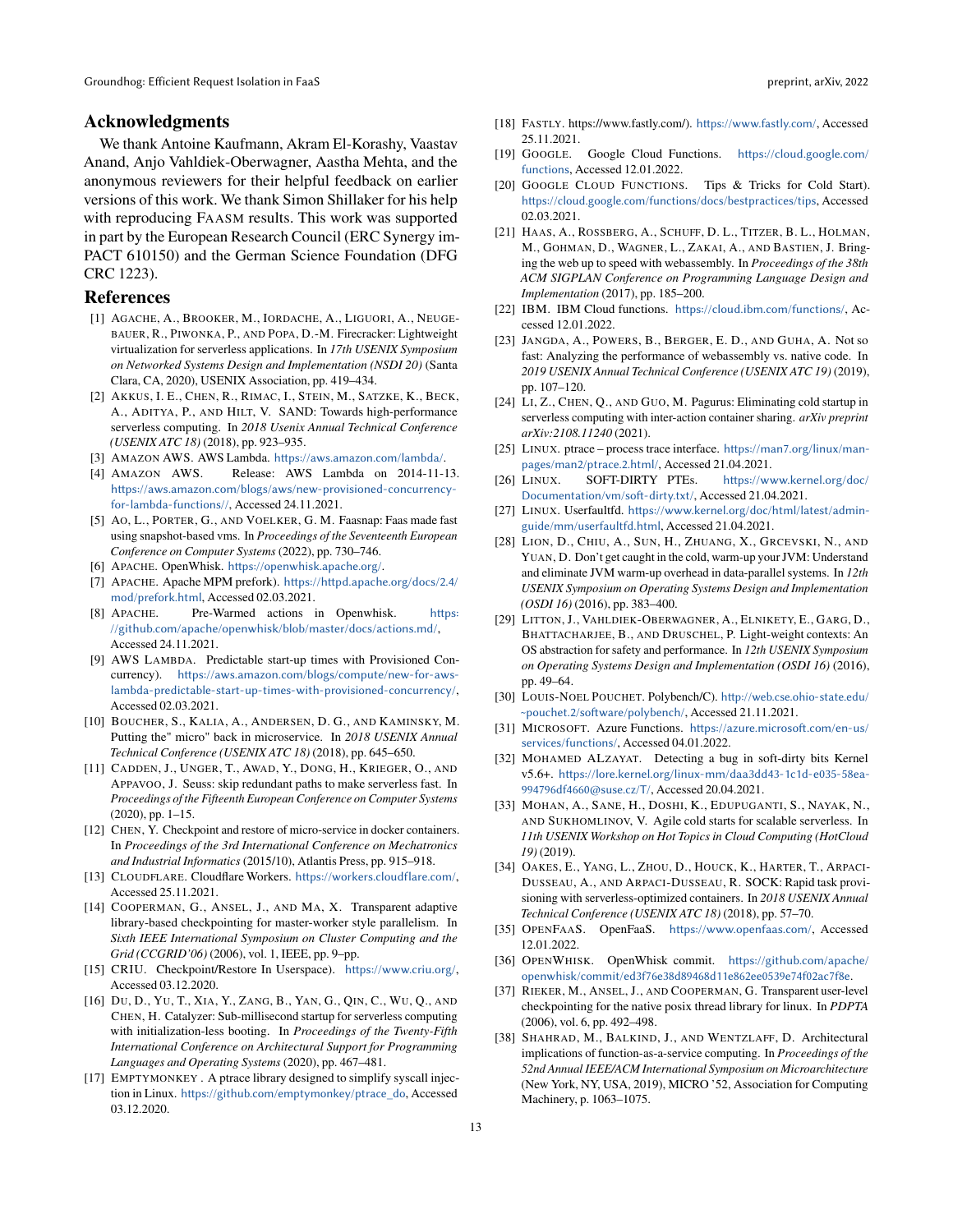- <span id="page-13-3"></span>[39] SHAHRAD, M., FONSECA, R., GOIRI, I., CHAUDHRY, G., BATUM, P., COOKE, J., LAUREANO, E., TRESNESS, C., RUSSINOVICH, M., AND BIANCHINI, R. Serverless in the wild: Characterizing and optimizing the serverless workload at a large cloud provider. In *2020 USENIX Annual Technical Conference (USENIX ATC 20)* (July 2020), USENIX Association, pp. 205–218.
- <span id="page-13-5"></span>[40] SHILLAKER, S., AND PIETZUCH, P. FAASM: Lightweight isolation for efficient stateful serverless computing. In *2020 USENIX Annual Technical Conference (USENIX ATC 20)* (July 2020), USENIX Association, pp. 419–433.
- <span id="page-13-8"></span>[41] SILVA, P., FIREMAN, D., AND PEREIRA, T. E. Prebaking functions to warm the serverless cold start. In *Proceedings of the 21st International Middleware Conference* (2020), pp. 1–13.
- <span id="page-13-0"></span>[42] STENBOM, O. Refunction: Eliminating serverless cold starts through container reuse.
- <span id="page-13-9"></span>[43] THALHEIM, J., BHATOTIA, P., FONSECA, P., AND KASIKCI, B. Cntr: Lightweight OS containers. In *2018 USENIX Annual Technical Conference (USENIX ATC 18)* (2018), pp. 199–212.
- <span id="page-13-12"></span>[44] TYLER MCMULLEN (FASTLY). Lucet: A Compiler and Runtime for High-Concurrency Low-Latency Sandboxing). [https://popl20.sigplan.org/details/prisc-2020-papers/13/-Lucet-](https://popl20.sigplan.org/details/prisc-2020-papers/13/-Lucet-A-Compiler-and-Runtime-for-High-Concurrency-Low-Latency-Sandboxing)[A-Compiler-and-Runtime-for-High-Concurrency-Low-Latency-](https://popl20.sigplan.org/details/prisc-2020-papers/13/-Lucet-A-Compiler-and-Runtime-for-High-Concurrency-Low-Latency-Sandboxing)[Sandboxing](https://popl20.sigplan.org/details/prisc-2020-papers/13/-Lucet-A-Compiler-and-Runtime-for-High-Concurrency-Low-Latency-Sandboxing), Accessed 03.12.2020.
- <span id="page-13-1"></span>[45] USTIUGOV, D., PETROV, P., KOGIAS, M., BUGNION, E., AND GROT, B. Benchmarking, analysis, and optimization of serverless function snapshots. In *Proceedings of the 26th ACM International Conference on Architectural Support for Programming Languages and Operating Systems (ASPLOS'21)* (2021), ACM.
- <span id="page-13-10"></span>[46] VASAVADA, M., MUELLER, F., HARGROVE, P. H., AND ROMAN, E. Comparing different approaches for incremental checkpointing: The showdown. In *Linux Symposium* (2011), vol. 69.
- <span id="page-13-11"></span>[47] VENKATESH, R. S., SMEJKAL, T., MILOJICIC, D. S., AND GAVRILOVSKA, A. Fast in-memory criu for docker containers. In *Proceedings of the International Symposium on Memory Systems*(2019), pp. 53–65.
- <span id="page-13-4"></span>[48] VICTOR STINNER. The Python Performance Benchmark Suite). [https:](https://pyperformance.readthedocs.io) [//pyperformance.readthedocs.io](https://pyperformance.readthedocs.io), Accessed 21.11.2021.
- <span id="page-13-6"></span>[49] VOGT, D., GIUFFRIDA, C., BOS, H., AND TANENBAUM, A. S. Lightweight memory checkpointing. In *2015 45th Annual IEEE/IFIP International Conference on Dependable Systems and Networks* (2015), IEEE, pp. 474–484.
- <span id="page-13-2"></span>[50] WANG, K.-T. A., HO, R., AND WU, P. Replayable execution optimized for page sharing for a managed runtime environment. In *Proceedings of the Fourteenth EuroSys Conference 2019* (2019), pp. 1–16.
- <span id="page-13-7"></span>[51] WEBASSEMBLY. WebAssembly). <https://webassembly.org/>.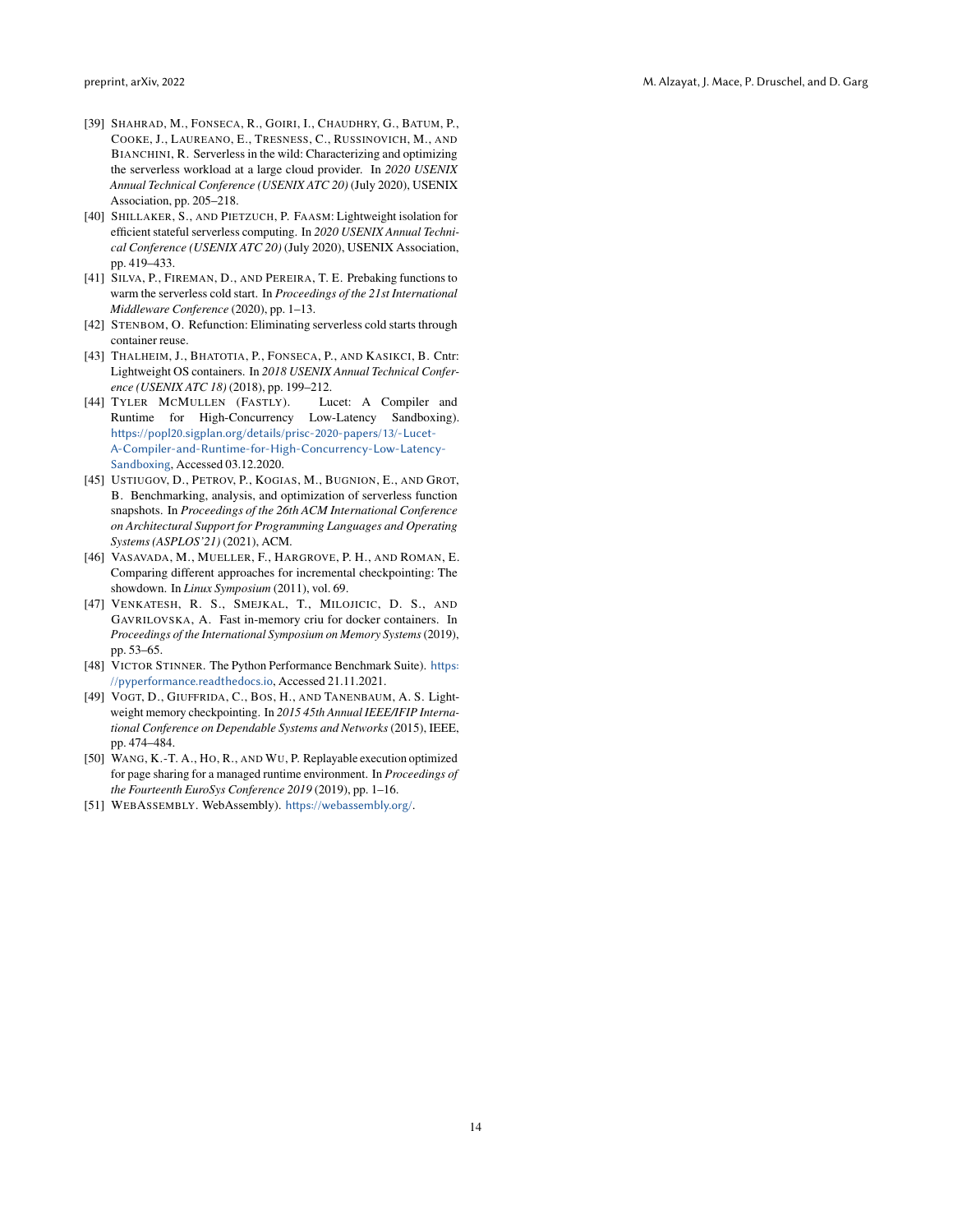# <span id="page-14-0"></span>A Detailed evaluation results

|                                                                                                                  |                                    | E <sub>2</sub> E<br>Latency<br>(ms)                                              | Invoker<br>Latency<br>(ms)                                                             | T'put<br>$(\text{req/s})$            |                                      | E <sub>2</sub> E<br>Latency<br>(ms)                                              | Invoker<br>Latency<br>(ms)                                                             | T'put<br>$(\text{req/s})$                |                                       | E2E<br>Latency<br>(ms)                                                         | Invoker<br>Latency<br>(ms)                                                             | T'put<br>$(\text{req/s})$            |                                | E <sub>2</sub> E<br>Latency<br>(ms)                                                   | Invoker<br>Latency<br>(ms)                                                                   | T'put<br>$(\text{req/s})$                   |
|------------------------------------------------------------------------------------------------------------------|------------------------------------|----------------------------------------------------------------------------------|----------------------------------------------------------------------------------------|--------------------------------------|--------------------------------------|----------------------------------------------------------------------------------|----------------------------------------------------------------------------------------|------------------------------------------|---------------------------------------|--------------------------------------------------------------------------------|----------------------------------------------------------------------------------------|--------------------------------------|--------------------------------|---------------------------------------------------------------------------------------|----------------------------------------------------------------------------------------------|---------------------------------------------|
| base<br>$\operatorname{Gh}_{\mathrm{hop}}$<br>fork<br>faasm                                                      | chaos<br>€                         | $688 + 143$<br>$691$ ±111<br>$689 + 116$<br>$690 \pm 105$<br>$1235 \pm 18$       | $649 + 86$<br>$652 \pm 39$<br>$649 + 54$<br>$651 \pm 64$<br>$1201 \pm 13$              | 6.03<br>5.94<br>5.98<br>5.81<br>2.99 | logging<br>€                         | 1288 ±657<br>$259 + 68$<br>1319 ±648<br>$260 \pm 73$<br>$383 + 12$               | 1249 ±653<br>$228 + 52$<br>1282 ±646<br>$224 + 48$<br>$345 \pm 2.6$                    | 0.00<br>16.3<br>0.00<br>15.6<br>9.69     | pyaes<br>€                            | 4707 ±99<br>4788 ±93<br>4734 $\pm 100$<br>4715 ±98<br>$8721 \pm 85$            | 4672 ±64<br>4751 ±61<br>4699 ±65<br>$4678 + 53$<br>$8559 + 73$                         | 0.82<br>0.80<br>0.81<br>0.81<br>0.40 | pectral<br>€                   | $631 + 84$<br>$642 + 87$<br>$636 + 92$<br>$638 + 83$<br>$1367 \pm 18$                 | 593 ±99<br>$605 \pm 14$<br>599 $±16$<br>$602 \pm 13$<br>$1323 \pm 5.1$                       | 6.45<br>6.40<br>6.52<br>6.24<br>2.62        |
| base<br>$\operatorname*{Gh}\nolimits_{\text{hop}}$<br>fork<br>faasm                                              | deltablue<br>€                     | $48.4 \pm 56$<br>$50.3 + 52$<br>$47.0 \pm 34$<br>$53.0 + 55$<br>$150 \pm 5.8$    | $20.4 \pm 1.6$<br>$21.3 \pm 2.0$<br>$20.7 \pm 2.0$<br>$22.1 \pm 1.9$<br>$129 \pm 2.1$  | 158<br>140<br>155<br>84.7<br>24.4    | °S<br>€                              | $631 \pm 92$<br>$637 + 110$<br>$633 \pm 80$<br>$634 \pm 84$<br>$1014 + 14$       | 593 $±6.6$<br>$597 + 5.7$<br>598 $\pm$ 5.8<br>596 ±6.4<br>982 ±4.9                     | 6.48<br>6.42<br>6.44<br>6.24<br>3.51     | $(d)$ dp $m$                          | $6377 + 88$<br>6444 ±99<br>$6395 \pm 103$<br>$6419 + 98$<br>$12422 \pm 105$    | $6346 \pm 64$<br>$6412 + 82$<br>$6362 \pm 82$<br>$6387 + 81$<br>$12295 \pm 82$         | 0.59<br>0.58<br>0.58<br>0.58<br>0.24 | pyflate<br>€                   | $1636 \pm 76$<br>$1660 + 74$<br>$1645 \pm 69$<br>$1663 +92$<br>$2780 \pm 30$          | $1600 + 16$<br>$1623 \pm 13$<br>$1611 \pm 16$<br>$1623 \pm 11$<br>$2644 + 5.6$               | 2.39<br>2.34<br>$\frac{2.38}{2.32}$<br>1.26 |
| base<br>$\operatorname*{Gh}\nolimits_{\text{top}}$<br>fork<br>faasm                                              | telco<br>€                         | 191 $\pm$ 98<br>$191 + 73$<br>$192 + 93$<br>$189 + 71$<br>332 ±9.9               | $156 \pm 3.8$<br>$158 \pm 3.0$<br>$158 \pm 3.1$<br>$157 \pm 3.6$<br>$315 \pm 0.7$      | 25.0<br>23.8<br>24.5<br>23.4<br>11.3 | hexiom<br>€                          | $254 + 85$<br>$254 + 84$<br>$251 + 79$<br>$255 \pm 72$<br>495 $\pm 10$           | $218 + 42$<br>$219 + 40$<br>$218 + 29$<br>$220 + 3.7$<br>$467$ ±1.6                    | 17.4<br>17.3<br>17.4<br>16.0<br>7.60     | ybodr<br>$\oplus$                     | 2859 ±96<br>$2881 + 103$<br>$2869 + 90$<br>2882 ±98<br>$5471 \pm 38$           | 2824 ±69<br>2845 ±53<br>2835 ±55<br>2847 ±60<br>5361 $\pm 26$                          | 1.34<br>1.34<br>1.34<br>1.33<br>0.63 | raytrace<br>€                  | 2496 ±107<br>$2500 + 96$<br>$2494 + 80$<br>$2490 + 73$<br>$4070 \pm 38$               | $2459 + 67$<br>2464 ±51<br>$2460 + 47$<br>2458 ±44<br>$4001 \pm 40$                          | 1.58<br>1.57<br>1.57<br>1.56<br>0.83        |
| hase<br>$\operatorname{Gh}_{\mathrm{top}}$<br>fork<br>faasm                                                      | bos <sup>-</sup> spedun<br>€       | $28.3 \pm 21$<br>$29.6 \pm 17$<br>28.4 ±22<br>34.1 $\pm 16$<br>$123 + 48$        | $3.33 \pm 1.2$<br>$5.03 \pm 2.1$<br>$3.44 \pm 1.4$<br>$7.71 + 5.7$<br>$103 \pm 0.4$    | 802<br>398<br>836<br>136<br>29.6     | fannkuch<br>€                        | $29.7 +25$<br>$31.8 \pm 26$<br>$29.0 \pm 16$<br>$38.4 \pm 67$<br>$125 + 52$      | $4.59$ ±1.2<br>$6.13 \pm 2.0$<br>$4.70 \pm 1.5$<br>$8.56 \pm 5.5$<br>$105$ ±1.1        | 572<br>350<br>557<br>132<br>29.1         | (d) sdump <sup>-</sup> uos(           | $567 + 76$<br>$586 + 86$<br>$586 \pm 101$<br>$580 + 105$<br>$939 + 14$         | 533 $\pm 6.0$<br>551 ±9.9<br>$549 + 82$<br>541 $\pm 6.8$<br>$900 \pm 5.1$              | 7.19<br>6.95<br>7.11<br>6.86<br>3.94 | pickle<br>€                    | $139 + 80$<br>$140 + 109$<br>139 $±69$<br>$139 + 61$<br>$210 + 6.8$                   | $106 \pm 1.9$<br>$106 \pm 2.1$<br>$105 \pm 1.8$<br>$107 + 22$<br>$184 + 12$                  | 35.5<br>35.0<br>35.4<br>32.7<br>17.6        |
| base<br>Gh<br>$\mathbf{G}\mathbf{h}_{\mathrm{top}}$<br>fork<br>faasm                                             | richards<br>€                      | $387 + 77$<br>$385 + 87$<br>$391 + 112$<br>$396 + 81$<br>$636 \pm 11$            | $353 + 4.6$<br>$351 + 4.4$<br>$353 + 62$<br>$360 + 62$<br>$607$ ±19                    | 107<br>10.8<br>10.6<br>10.2<br>5.86  | wersion<br>€                         | $28.2 \pm 23$<br>$29.8 \pm 28$<br>$27.9 +27$<br>$32.3 +22$<br>$11.0 \pm 0.8$     | $3.07 + 1.6$<br>$4.05 \pm 1.5$<br>$3.03 + 1.2$<br>$6.81 \pm 3.8$<br>$3.89 + 0.0$       | 990<br>563<br>925<br>265<br>254          | Hoat<br>€                             | $57.3 + 65$<br>$57.9 + 56$<br>$56.2 \pm 51$<br>$62.9 + 69$<br>$162 \pm 5.7$    | $27.1 \pm 1.9$<br>$27.9$ ±1.9<br>$27.1 \pm 1.9$<br>$29.3 \pm 2.0$<br>$141 \pm 13$      | 126<br>109<br>125<br>73.9<br>22.5    | json_loads<br>€                | $135 + 82$<br>$136 \pm 70$<br>$136 \pm 73$<br>$139 + 80$<br>$286 \pm 8.5$             | $102 + 19$<br>$103 \pm 2.1$<br>$103 \pm 2.1$<br>$104 + 22$<br>$252 \pm 22$                   | 36.5<br>35.3<br>36.3<br>30.7<br>13.2        |
| hase<br>$\operatorname*{Gh}\nolimits_{\text{top}}$<br>fork<br>faasm                                              | pidigits<br>€                      | $2380 + 71$<br>$2380 + 56$<br>2376 ±44<br>$2385 + 59$<br>7224 ±44                | $2348 + 5.8$<br>2349 ±6.5<br>2347 ±5.6<br>$2353 +69$<br>$6994 \pm 16$                  | 1.64<br>1.63<br>1.64<br>1.62<br>0.47 | scimark (p)                          | 1848 ±79<br>1841 ±75<br>$1838 + 85$<br>$1868 + 77$<br>3513 ± 25                  | $1813 + 31$<br>$1807 +28$<br>$1801 + 28$<br>$1833 \pm 23$<br>$3482 + 5.9$              | $2.12$<br>$2.12$<br>2.14<br>2.10<br>0.97 | 2nm<br>$\odot$                        | 27390 ±1548<br>28963 ±1715<br>28147 ±1908<br>28274 ±2212<br>24181 ±2903        | 27236 ±1544<br>$28887$ ±1712<br>$28065$ $\pm 1906$<br>28183 ±2193<br>$20590 \pm 2777$  | 0.12<br>0.10<br>0.13<br>0.11<br>0.14 | 3mm.<br>$\widehat{\mathbf{c}}$ | 45948 ±1849<br>46901 ±2476<br>47007 ±2714<br>45736 ±2720<br>38270 ±3312               | 45729 ±1717<br>46824 ± 2473<br>46929 ±2716<br>$45661 + 2720$<br>$31627 + 2653$               | 0.07<br>0.06<br>0.07<br>0.06<br>0.09        |
| base<br>$\operatorname{Gh}_{\mathrm{top}}$<br>fork<br>faasm                                                      | Ë.<br>$\widehat{\mathbf{c}}$       | 28470 ±1117<br>28941 ±1226<br>$29088$ ±1156<br>$28257 + 1621$<br>24456 ±2525     | 28311 ±923<br>28858 ±1216<br>29011 ±1152<br>$28173 + 1602$<br>19504 ±1178              | 0.12<br>0.12<br>0.11<br>0.12<br>0.15 | atax<br>ô                            | $68.7 + 64$<br>$68.4 \pm 65$<br>$70.6 \pm 75$<br>$70.4 \pm 75$<br>$30.3 \pm 2.0$ | $36.5 \pm 1.6$<br>$36.8 \pm 2.0$<br>$36.5 \pm 1.7$<br>$36.7 + 1.6$<br>$22.2 \pm 0.8$   | 93.5<br>92.0<br>93.1<br>91.5<br>118      | bicg<br>⊙                             | $75.9 + 75$<br>$77.1 \pm 80$<br>75.7 ±75<br>$75.5 + 71$<br>$34.4 \pm 2.2$      | $42.8 \pm 1.9$<br>43.2 $\pm 2.0$<br>$42.7 \pm 1.8$<br>$43.3 \pm 2.0$<br>$25.9 \pm 0.7$ | 81.0<br>79.9<br>80.6<br>793<br>105   | cholesky<br>T                  | 166285 ±9224<br>175803 ±8275<br>177333 ±8313<br>170728 ±11479<br>140259 ±21552        | 166183 ±9209<br>175692 ±8256<br>177223 ±8310<br>$170629$ ±11483<br>$112430 \pm 8753$         | 0.02<br>0.02<br>0.02<br>0.02<br>0.02        |
| base<br>$\operatorname{Gh}_{\scriptscriptstyle{\mathrm{hop}}}^{\scriptscriptstyle{\mathrm{h}}}$<br>fork<br>faasm | comel<br><b>Bill</b><br>⊙          | 32509 ±694<br>34406 ±1122<br>$34142 \pm 1038$<br>32964 ±987<br>25082 ±3381       | 32430 ±693<br>34329 ±1118<br>$34056 \pm 1029$<br>32869 ±957<br>19377 ±4334             | 0.10<br>0.09<br>0.10<br>0.10<br>0.14 | covariance<br>$\widehat{c}$          | 33092 ±496<br>$35055 \pm 1081$<br>34858 ±942<br>33715 ±1191<br>24674 ±3531       | 33021 ±495<br>34971 ±1084<br>34776 ±948<br>33641 ±1189<br>17964 ±4700                  | 0.10<br>0.10<br>0.10<br>0.10<br>0.15     | deriche<br>T                          | $1148 \pm 108$<br>$1148 + 104$<br>$1119 + 112$<br>$1146$ ±114<br>$919 \pm 76$  | $1115 + 86$<br>$1115 + 77$<br>$1086 + 90$<br>$1114 + 86$<br>$674 \pm 18$               | 4.47<br>4.43<br>4.34<br>4.50<br>4.26 | doitgen<br>$\widehat{\circ}$   | $691 \pm 101$<br>$691 + 94$<br>$688 + 118$<br>$694 \pm 102$<br>$677 \pm 10$           | $651 \pm 15$<br>$650 \pm 15$<br>$646 \pm 13$<br>$652 \pm 15$<br>$662 \pm 1.6$                | 5.98<br>5.96<br>6.01<br>5.95<br>5.55        |
| base<br>$\operatorname*{Gh}\nolimits_{\text{hop}}$<br>fork<br>faasm                                              | durbin<br>⊙                        | $33.1 +27$<br>$33.5 + 41$<br>$32.0 \pm 19$<br>$34.0 \pm 34$<br>$9.57 \pm 1.1$    | $7.64$ $\pm 1.4$<br>$8.03 + 1.5$<br>$7.65 \pm 1.1$<br>$7.98 \pm 1.4$<br>$5.43 \pm 0.0$ | 315<br>296<br>325<br>318<br>326      | fdtd-2d<br>T                         | $2210 +62$<br>$2213 + 58$<br>$2216 \pm 69$<br>$2209 + 60$<br>$2856 \pm 24$       | $2179 +24$<br>$2183 + 20$<br>$2185 +22$<br>$2176 \pm 21$<br>$2695 \pm 12$              | 0.89<br>0.89<br>0.89<br>0.89<br>0.87     | floyd-wars<br>$\widehat{\mathcal{C}}$ | 21225 ±42<br>$21243 \pm 39$<br>21248 ±110<br>$21234 \pm 66$<br>$23356 \pm 165$ | $21151 \pm 39$<br>$21171 + 37$<br>21158 ±44<br>$21158 + 57$<br>$21840 \pm 35$          | 0.17<br>0.17<br>0.17<br>0.17<br>0.11 | gramschmid                     | 61227 ±6114<br>$65076$ $\pm 2157$<br>62882 ±3330<br>$62591$ ±1577<br>45304 ±2867      | $60900 \pm 6020$<br>$64980 + 2151$<br>$62799 \pm 3331$<br>$62507$ ±1570<br>44627 ±2702       | 0.06<br>0.05<br>0.06<br>0.05<br>0.07        |
| base<br>Ģþ<br>$\tilde{G}h_{\text{top}}$<br>fork<br>faasm                                                         | heat-3d<br>⊙                       | $3088 + 95$<br>3305 ±66<br>$3090 + 93$<br>3319 $±48$<br>8780 ±49                 | $3060 + 82$<br>3272 ±28<br>$3060 + 73$<br>3289 $\pm$ 19<br>$8645 \pm 19$               | 1.02<br>0.98<br>1.02<br>0.98<br>0.33 | jacobi-1d<br>$\widehat{\mathcal{C}}$ | $27.9 + 18$<br>$30.6 \pm 49$<br>$28.9 + 42$<br>$33.6 \pm 63$<br>$8.27 \pm 1.1$   | $3.81 \pm 1.2$<br>$4.15 \pm 1.6$<br>$3.87 \pm 1.2$<br>$4.10 \pm 1.4$<br>$4.01 \pm 0.0$ | 671<br>579<br>652<br>604<br>359          | jacobi-2d<br>$\odot$                  | $2357 + 40$<br>2378 ±76<br>$2371 + 71$<br>$2368 + 63$<br>$5077 + 57$           | $2329$ ±17<br>$2343 + 15$<br>$2338 + 17$<br>$2338 + 19$<br>4971 ±25                    | 1.05<br>1.05<br>1.04<br>1.05<br>0.71 | ි<br>Ξ<br>T                    | $196660 \pm 11451$<br>207712 ±13029<br>206484 ±10894<br>200061 ±11097<br>160516 ±4122 | $196556$ ±11445<br>207604 ±13014<br>$206382 \pm 10885$<br>$199953 \pm 11092$<br>138303 ±6926 | 0.02<br>0.02<br>0.02<br>0.02<br>0.02        |
| base<br>$\operatorname*{Gh}\nolimits_{\text{hop}}$<br>fork<br>faasm                                              | ludcmp<br>ତ                        | 193637 ±6461<br>199649 ±8790<br>199407 ±8662<br>193763 ±6494<br>161293 ±3763     | 193546 ±6456<br>199550 ±8783<br>199297 ±8660<br>193653 ±6490<br>138991 ±10860          | 0.02<br>0.02<br>0.02<br>0.02<br>0.02 | m t(c)                               | $176 \pm 87$<br>$178 + 89$<br>$179 \pm 81$<br>$178 + 92$<br>$108 + 53$           | 140 $\pm 3.1$<br>$144 + 32$<br>$145 \pm 3.6$<br>$143 + 3.8$<br>$76.7 \pm 7.1$          | 28.8<br>28.3<br>28.0<br>28.9<br>36.1     | nussinov<br>$\odot$                   | 39327 ±4277<br>38398 ±830<br>38163 ±1059<br>$36208 \pm 1035$<br>38477 ±3146    | 39123 ±4053<br>38324 ±827<br>38086 ±1058<br>$36134 + 1033$<br>$30232 + 1793$           | 0.09<br>0.09<br>0.08<br>0.09<br>0.09 | seidel-2d<br>$\widehat{\circ}$ | 23186 ±194<br>$23173 \pm 46$<br>23177 ±46<br>23180 ±51<br>$19062 \pm 88$              | $23140 \pm 22$<br>$23139 + 21$<br>$23142 \pm 20$<br>$23145 \pm 20$<br>$18836 \pm 32$         | 0.16<br>0.16<br>0.16<br>0.17<br>0.18        |
| base<br>Gh<br>$\mathbf{G}\mathbf{h}_{\mathrm{top}}$<br>fork<br>faasm                                             | trisolv<br>T                       | $57.6 \pm 75$<br>$55.8 + 65$<br>$54.4 \pm 71$<br>58.9 $\pm 88$<br>$19.3 \pm 1.5$ | $23.1 \pm 1.5$<br>$23.2 \pm 2.2$<br>$23.0 \pm 1.7$<br>$23.2 \pm 1.7$<br>$11.4 \pm 0.5$ | 138<br>135<br>137<br>134<br>175      | get-time<br>€                        | $29.6 \pm 34$<br>$30.4 \pm 35$<br>$27.9 \pm 20$<br>$35.0 + 40$                   | $2.94 \pm 1.2$<br>$4.15 \pm 1.7$<br>$3.03 \pm 1.4$<br>$7.10 \pm 4.1$                   | 1039<br>552<br>1004<br>257               | sentiment (p)                         | $32.7 + 25$<br>$34.9 \pm 24$<br>$32.6 \pm 27$<br>43.0 $±40$                    | $6.47 \pm 1.8$<br>$8.88 \pm 3.2$<br>$6.64 \pm 1.8$<br>$11.7 \pm 3.7$                   | 385<br>230<br>385<br>44.1            | uosi<br>$\oplus$               | $71.0 + 87$<br>$72.1 \pm 73$<br>$67.6 \pm 77$<br>$78.8 \pm 89$                        | $9.85 \pm 3.4$<br>$13.0 \pm 4.0$<br>$10.0 \pm 3.4$<br>$15.8 \pm 4.6$                         | 150<br>135<br>152<br>120                    |
| base<br>$\operatorname*{Gh}\nolimits_{\text{top}}$<br>fork                                                       | E<br><b>Zhtml</b>                  | $69.4 \pm 52$<br>$73.8 \pm 75$<br>$71.2 \pm 70$<br>$77.2 \pm 62$                 | $31.1 \pm 1.9$<br>$32.7 \pm 2.3$<br>$31.3 + 1.8$<br>$35.1 \pm 2.4$                     | 93.9<br>88.5<br>93.5<br>68.8         | base64<br>€                          | 785 ±110<br>$806 \pm 107$<br>$786 + 102$<br>$807 \pm 100$                        | $743 \pm 7.1$<br>$761 \pm 10$<br>$745 \pm 70$<br>$764 + 93$                            | 5.18<br>5.10<br>5.19<br>5.05             | primes (p)                            | $1867 + 89$<br>$1870 + 119$<br>$1860 + 105$<br>$1896 \pm 91$                   | $1830 \pm 53$<br>$1831 + 75$<br>$1820 + 55$<br>$1857 + 35$                             | 2.04<br>1.99<br>1.99<br>1.99         | get-time                       | $36.8 \pm 78$<br>$39.3 + 87$<br>$35.1 \pm 65$                                         | $3.70 \pm 1.3$<br>$6.37 \pm 3.6$<br>$4.55 \pm 1.2$                                           | 942<br>133<br>779                           |
| base<br>ն<br>ներ                                                                                                 | (pautoc.<br>$\widehat{\mathbf{E}}$ | $42.7 \pm 111$<br>$39.9 \pm 80$<br>$37.7 \pm 82$                                 | $3.82 \pm 1.4$<br>$6.29 \pm 3.4$<br>$4.47 \pm 1.3$                                     | 923<br>122<br>677                    | uosi<br>$\epsilon$                   | $71.1 \pm 101$<br>$72.7 \pm 79$<br>$72.5 \pm 89$                                 | $9.39 \pm 3.5$<br>$16.1 \pm 4.9$<br>$13.6 \pm 3.6$                                     | 159<br>86.6<br>147                       | primes                                | $317 + 109$<br>$327 + 111$<br>$319 + 101$                                      | $275 + 20$<br>$287 + 23$<br>$279 + 20$                                                 | 11.8<br>8.16<br>11.8                 | (n)img-resize                  | $506 \pm 132$<br>780 ±149<br>$556 \pm 148$                                            | 445 $±74$<br>$722 \pm 111$<br>491 $±68$                                                      | 6.57<br>4.10<br>6.18                        |
| base<br>$\operatorname*{Gh}\nolimits_{\text{hop}}$                                                               | base64<br>$\hat{\mathbf{r}}$       | $686 \pm 107$<br>$758 + 112$<br>$664 \pm 118$                                    | $644 \pm 20$<br>$715 \pm 21$<br>$620 \pm 29$                                           | 5.62<br>4.34<br>5.85                 | ocr-mg                               | $2540 \pm 100$<br>2555 ±97<br>$2551 + 107$                                       | $2492 \pm 11$<br>$2508 + 12$<br>$2500 \pm 11$                                          | 1.53<br>1.52<br>1.53                     | Ê                                     |                                                                                |                                                                                        |                                      | $\widehat{\Xi}$                |                                                                                       |                                                                                              |                                             |

Table 1. Latency and throughput measurements comparing Groundhog to several other systems: base baseline OpenWhisk; Gh Groundhog on OpenWhisk; **faasm** faasm; **fork** fork-based implementation on OpenWhisk; and  $Gh_{\rm{up}}$  Groundhog with no restoration. We run 58 benchmarks across three languages indicated by  $(p)$  python,  $(c)$  c, and  $(n)$  Node.js. We highlight cells of interest if there is more than a 5% difference as follows: Green indicates results faorable to Groundhog Red indicates results unfaorable to Groundhog Blue indicates the unexpected result that Groundhog is outperforming the baseline. *Disclaimer*: Faasm throughput measurements are provided for the curious reader, but no conclusions should be drawn based on them as they entangle many variables such as the difference in the platforms, their internal components and deployment, runtimes (native vs WebAssembly), as well as the isolation mechanism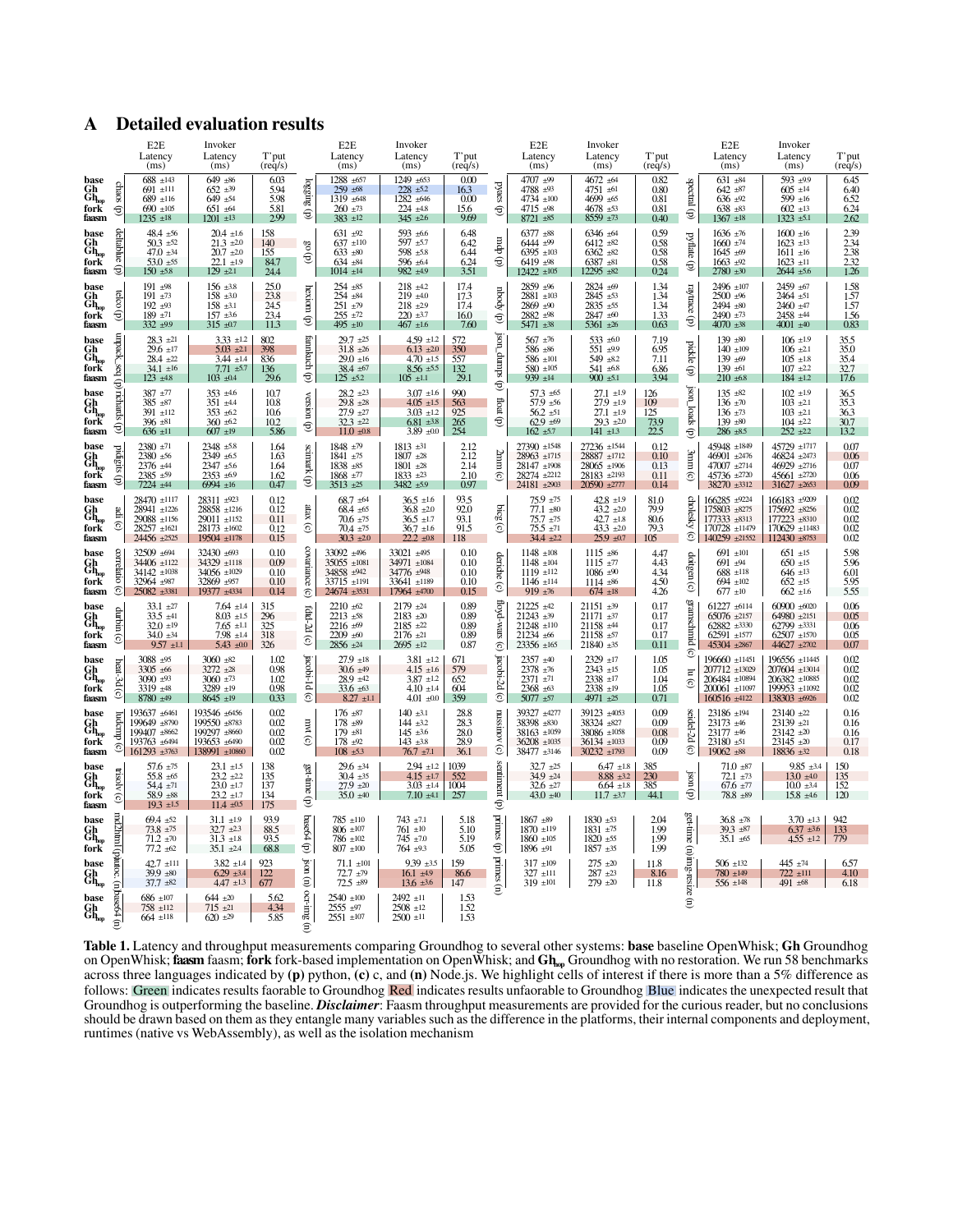| <b>Benchmark</b>            |                    |                    |                   | Base End-to-End Latency (ms) / rel. overhead (%) $\pm CoV$ %) |                   |              | Throughput $(r/s)$ / rel. overhead $(\%)$ |          |          |          | Inv. lat $(ms)/rel.$ (%) $\pm CoV$ (%) |                   |                | <b>Restoration</b> |
|-----------------------------|--------------------|--------------------|-------------------|---------------------------------------------------------------|-------------------|--------------|-------------------------------------------|----------|----------|----------|----------------------------------------|-------------------|----------------|--------------------|
|                             | baseline           | <b>GH-NOP</b>      | GH                | fork                                                          | faasm             | baseline     | <b>GH-NOP</b>                             | GH       | fork     | faasm    | baseline                               | GH                | time (ms)      | #Kpages $(\%)$     |
| chaos (p)                   | 688.18±20.8        | $+0.12 \pm 16.8$   | $+0.36 \pm 16.1$  | $+0.22 \pm 15.3$                                              | $+79.45 \pm 1.4$  | 6.03         | $-0.90$                                   | $-1.40$  | $-3.70$  | $-50.40$ | $648.52 \pm 13.3$                      | $+0.54 + 6.0$     | 4.9            | 0.47(7.4)          |
| logging (p)                 | 1287.57±51.0       | $+2.43 \pm 49.1$   | $-79.89 \pm 26.1$ | $-79.82 \pm 28.3$                                             | $-70.26 \pm 3.1$  | $\mathbf{0}$ | $\bf{0}$                                  | $+$ inf  | $+inf$   | $+inf$   | 1249.39±52.2                           | $-81.76 \pm 2.3$  | 4.8            | 0.41(6.7)          |
| pyaes (p)                   | 4707.26±2.1        | $+0.57 \pm 2.1$    | $+1.71 \pm 1.9$   | $+0.16 \pm 2.1$                                               | $+85.26 \pm 1.0$  | 0.82         | $-0.40$                                   | $-1.30$  | $-1.00$  | $-50.80$ | 4671.98±1.4                            | $+1.70 \pm 1.3$   | 6              | 0.84(13.5)         |
| spectral (p)                | 630.84±13.4        | $+0.87 \pm 14.5$   | $+1.84 \pm 13.6$  | $+1.20 \pm 13.0$                                              | $+116.72 \pm 1.3$ | 6.45         | $+1.1$                                    | $-0.80$  | $-3.20$  | $-59.30$ | 592.76±1.7                             | $+2.09 \pm 2.3$   | 4.3            | 0.21(3.4)          |
| deltablue (p)               | 48.44±116.6        | $-2.97 + 71.6$     | $+3.88 \pm 102.6$ | $+9.51 \pm 103.8$                                             | $+210.47 \pm 3.8$ | 157.63       | $-1.70$                                   | $-11.00$ | $-46.30$ | $-84.50$ | $20.43 \pm 7.9$                        | $+4.33 + 9.5$     | 4.6            | 0.33(5.3)          |
| go(p)                       | $631.16 \pm 14.5$  | $+0.32 \pm 12.7$   | $+0.91 \pm 17.3$  | $+0.41 \pm 13.2$                                              | $+60.67 \pm 1.4$  | 6.48         | $-0.60$                                   | $-0.90$  | $-3.60$  | $-45.80$ | 592.99±1.1                             | $+0.61 \pm 1.0$   | 6.9            | 0.95(15.2)         |
| mdp (p)                     | $6377.46 \pm 1.4$  | $+0.27 \pm 1.6$    | $+1.05 \pm 1.5$   | $+0.65 \pm 1.5$                                               | $+94.77 \pm 0.8$  | 0.59         | $-0.60$                                   | $-1.00$  | $-1.40$  | $-58.80$ | 6345.53±1.0                            | $+1.05 \pm 1.3$   | 9.6            | 2.85(38.9)         |
| pyflate (p)                 | 1635.93±4.7        | $+0.53 \pm 4.2$    | $+1.45 \pm 4.5$   | $+1.65 \pm 5.5$                                               | $+69.92 \pm 1.1$  | 2.39         | $-0.60$                                   | $-2.10$  | $-3.20$  | $-47.30$ | 1599.84±1.0                            | $+1.42 \pm 0.8$   | 11.7           | 2.33(28.2)         |
| telco(p)                    | $190.81 \pm 51.5$  | $+0.80 + 48.2$     | $+0.30 \pm 38.2$  | $-0.83 + 37.3$                                                | $+74.13 \pm 3.0$  | 25.01        | $-2.00$                                   | $-4.90$  | $-6.50$  | $-54.70$ | 155.64±2.4                             | $+1.54 \pm 1.9$   | 3.9            | 0.53(16.2)         |
| hexiom (p)                  | 253.92±33.5        | $-1.18 \pm 31.6$   | $+0.13 \pm 33.2$  | $+0.58 + 28.0$                                                | $+94.80 \pm 2.1$  | 17.45        | $-0.10$                                   | $-1.00$  | $-8.30$  | $-56.50$ | $218.21 \pm 1.9$                       | $+0.45 \pm 1.8$   | 4.3            | 0.28(4.5)          |
| nbody (p)                   | 2858.53±3.4        | $+0.38 \pm 3.1$    | $+0.78 \pm 3.6$   | $+0.83 \pm 3.4$                                               | $+91.39 \pm 0.7$  | 1.34         | $+0.0$                                    | $-0.10$  | $-0.70$  | $-53.20$ | 2823.65±2.4                            | $+0.76 \pm 1.9$   | 4.1            | 0.21(3.4)          |
| raytrace (p)                | 2495.66±4.3        | $-0.06 \pm 3.2$    | $+0.17 \pm 3.8$   | $-0.22 \pm 2.9$                                               | $+63.10 \pm 0.9$  | 1.58         | $-0.30$                                   | $-0.60$  | $-1.10$  | $-47.60$ | $2459.2 \pm 2.7$                       | $+0.19 \pm 2.1$   | 4.4            | 0.35(5.6)          |
| unpack_seq (p)              | 28.34±74.3         | $+0.27 + 75.8$     | $+4.45 \pm 56.3$  | $+20.19 \pm 47.5$                                             | $+333.81 \pm 3.9$ | 801.86       | $+4.3$                                    | $-50.40$ | $-83.00$ | $-96.30$ | $3.32 \pm 36.8$                        | $+51.21 \pm 40.9$ | 3.2            | 0.2(3.3)           |
| fannkuch (p)                | $29.7 \pm 83.6$    | $-2.46 \pm 56.3$   | $+7.04 \pm 83.3$  | $+29.26 \pm 173.9$                                            | $+319.97 +4.2$    | 572.32       | $-2.80$                                   | $-38.80$ | $-77.00$ | $-94.90$ | $4.59 \pm 27.1$                        | $+33.77 + 32.7$   | 3.1            | 0.19(3.1)          |
| json_dumps (p)              | $567.41 \pm 13.3$  | $+3.26 \pm 17.3$   | $+3.19 \pm 14.6$  | $+2.13 \pm 18.2$                                              | $+65.41 \pm 1.5$  | 7.19         | $-1.10$                                   | $-3.40$  | $-4.70$  | $-45.30$ | 533.09±1.1                             | $+3.45 \pm 1.8$   | 4.9            | 0.51(8.0)          |
| pickle (p)                  | $139.26 \pm 57.7$  | $+0.01 + 49.5$     | $+0.64 \pm 77.5$  | $-0.07 + 43.6$                                                | $+50.49 \pm 3.2$  | 35.49        | $-0.20$                                   | $-1.40$  | $-7.80$  | $-50.60$ | $105.64 \pm 1.8$                       | $+0.01 \pm 2.0$   | 2.9            | 0.23(6.7)          |
| richards (p)                | 387.47±19.9        | $+1.01 + 28.7$     | $-0.66 \pm 22.7$  | $+2.22 \pm 20.4$                                              | $+64.22 \pm 1.7$  | 10.68        | $-0.50$                                   | $+1.6$   | $-4.10$  | $-45.20$ | $353.13 \pm 1.3$                       | $-0.56 \pm 1.3$   | 4.2            | 0.23(3.7)          |
| version (p)                 | $28.24 \pm 82.1$   | $-1.35 + 98.6$     | $+5.33 + 92.7$    | $+14.34 \pm 66.8$                                             | $-61.13 \pm 7.1$  | 990.38       | $-6.60$                                   | $-43.20$ | $-73.30$ | $-74.30$ | $3.07 + 50.5$                          | $+31.82 \pm 36.0$ | 1.7            | 0.17(5.4)          |
| float $(p)$                 | 57.28±112.7        | $-1.80 + 90.7$     | $+1.07 + 96.4$    | $+9.73 \pm 110.0$                                             | $+182.82 \pm 3.5$ | 125.98       | $-0.80$                                   | $-13.40$ | $-41.30$ | $-82.10$ | $27.06 \pm 7.1$                        | $+2.91 \pm 6.7$   | 5              | 0.65(10.4)         |
| json_loads (p)              | 135.04±60.7        | $+0.87 + 53.4$     | $+1.04 \pm 51.2$  | $+3.03 \pm 57.3$                                              | $+111.67 \pm 3.0$ | 36.46        | $-0.50$                                   | $-3.20$  | $-15.70$ | $-63.70$ | $101.98 \pm 1.9$                       | $+1.33 \pm 2.1$   | $\overline{4}$ | 0.22(3.6)          |
| pidigits (p)                | $2380.0 \pm 3.0$   | $-0.19 \pm 1.8$    | $-0.01 \pm 2.4$   | $+0.20 \pm 2.5$                                               | $+203.53 \pm 0.6$ | 1.64         | $-0.20$                                   | $-0.50$  | $-1.00$  | $-71.50$ | 2347.55±0.2                            | $+0.07 \pm 0.3$   | 5.4            | 0.81(13.2)         |
| scimark (p)                 | 1848.12±4.3        | $-0.54 + 4.6$      | $-0.37 + 4.1$     | $+1.09 \pm 4.1$                                               | $+90.08 \pm 0.7$  | 2.12         | $+0.7$                                    | $+0.0$   | $-0.90$  | $-54.40$ | 1812.64±1.7                            | $-0.34 \pm 1.6$   | 3.8            | 0.52(16.0)         |
| 2mm(c)                      | 27390.28±5.7       | $+2.76 \pm 6.8$    | $+5.74 \pm 5.9$   | $+3.22 \pm 7.8$                                               | $-11.72 \pm 12.0$ | 0.12         | $+0.6$                                    | $-16.10$ | $-12.50$ | $+10.7$  | 27236.21±5.7                           | $+6.06 \pm 5.9$   | 3.1            | 0.02(2.0)          |
| 3mm(c)                      | 45947.69±4.0       | $+2.30 \pm 5.8$    | $+2.07 + 5.3$     | $-0.46 \pm 5.9$                                               | $-16.71 \pm 8.7$  | 0.07         | $-1.80$                                   | $-8.80$  | $-8.80$  | $+23.4$  | 45729.02±3.8                           | $+2.40 \pm 5.3$   | 2.3            | 0.02(2.0)          |
| adi (c)                     | 28470.33±3.9       | $+2.17 \pm 4.0$    | $+1.65 \pm 4.2$   | $-0.75 + 5.7$                                                 | $-14.10 \pm 10.3$ | 0.12         | $-5.80$                                   | $-2.60$  | $-2.80$  | $+24.6$  | 28311.08±3.3                           | $+1.93 \pm 4.2$   | 0.8            | 0.02(2.0)          |
| atax(c)                     | 68.72±92.5         | $+2.78 \pm 105.9$  | $-0.42 \pm 94.3$  | $+2.52 \pm 106.4$                                             | $-55.96 \pm 6.5$  | 93.55        | $-0.50$                                   | $-1.70$  | $-2.20$  | $+25.8$  | $36.45 \pm 4.4$                        | $+1.01 \pm 5.4$   | $\mathbf{1}$   | 0.03(3.1)          |
| $\mathbf{bicg}(\mathbf{c})$ | 75.89±98.7         | $-0.20 + 98.5$     | $+1.59 \pm 103.1$ | $-0.45 + 93.9$                                                | $-54.72 \pm 6.3$  | 81.05        | $-0.50$                                   | $-1.40$  | $-2.10$  | $+29.1$  | 42.78±4.4                              | $+0.89 \pm 4.7$   | 0.9            | 0.03(3.1)          |
| cholesky (c)                | 166284.84±5.5      | $+6.64 \pm 4.7$    | $+5.72 \pm 4.7$   | $+2.67 + 6.7$                                                 | $-15.65 \pm 15.4$ | 0.02         | $-8.60$                                   | $-1.00$  | $-2.60$  | $+0.4$   | 166182.8±5.5                           | $+5.72 \pm 4.7$   | 0.6            | 0.02(2.0)          |
| correlation (c)             | 32508.82±2.1       | $+5.02 \pm 3.0$    | $+5.84 \pm 3.3$   | $+1.40 \pm 3.0$                                               | $-22.85 \pm 13.5$ | 0.1          | $+2.4$                                    | $-6.20$  | $-5.90$  | $+43.1$  | 32429.64±2.1                           | $+5.86 \pm 3.3$   | 2              | 0.02(2.0)          |
| covariance (c)              | 33092.13±1.5       | $+5.34 \pm 2.7$    | $+5.93 \pm 3.1$   | $+1.88 \pm 3.5$                                               | $-25.44 \pm 14.3$ | 0.1          | $-3.80$                                   | $+0.8$   | $+0.4$   | $+48.3$  | 33020.56±1.5                           | $+5.91 \pm 3.1$   | $\overline{c}$ | 0.02(2.0)          |
| deriche (c)                 | 1148.32±9.4        | $-2.56 \pm 10.1$   | $-0.01 + 9.0$     | $-0.16 + 9.9$                                                 | $-19.94 \pm 8.3$  | 4.47         | $-3.00$                                   | $-1.00$  | $+0.6$   | $-4.70$  | 1114.99±7.7                            | $+0.00 + 6.9$     | 0.8            | 0.02(2.0)          |
| doitgen (c)                 | 691.08±14.7        | $-0.44 \pm 17.1$   | $-0.01 + 13.7$    | $+0.45 \pm 14.8$                                              | $-2.00 \pm 1.5$   | 5.98         | $+0.6$                                    | $-0.30$  | $-0.40$  | $-7.00$  | $650.53 \pm 2.2$                       | $-0.08 \pm 2.3$   | 1.3            | 0.02(2.0)          |
| durbin (c)                  | $33.1 \pm 82.8$    | $-3.25 + 59.1$     | $+1.31 \pm 122.9$ | $+2.64 \pm 100.6$                                             | $-71.09 \pm 11.8$ | 314.68       | $+3.2$                                    | $-6.00$  | $+1.0$   | $+3.8$   | $7.64 \pm 17.6$                        | $+5.05 \pm 18.4$  | 0.6            | 0.02(2.0)          |
| $fdtd-2d(c)$                | $2209.61 \pm 2.8$  | $+0.29 \pm 3.1$    | $+0.15 \pm 2.6$   | $-0.05 + 2.7$                                                 | $+29.23 \pm 0.9$  | 0.89         | $-0.50$                                   | $-0.30$  | $+0.1$   | $-2.30$  | 2179.15±1.1                            | $+0.16 \pm 0.9$   | -1             | 0.02(2.0)          |
| floyd-warshall (c)          | 21224.8±0.2        | $+0.11 \pm 0.5$    | $+0.09 \pm 0.2$   | $+0.05 \pm 0.3$                                               | $+10.04 \pm 0.7$  | 0.17         | $-0.30$                                   | $-1.80$  | $-1.20$  | $-35.20$ | 21151.44±0.2                           | $+0.09 \pm 0.2$   | 0.8            | 0.02(2.0)          |
| gramschmidt (c)             | $61226.6 \pm 10.0$ | $+2.70 \pm 5.3$    | $+6.29 \pm 3.3$   | $+2.23 \pm 2.5$                                               | $-26.01 \pm 6.3$  | 0.06         | $-1.10$                                   | $-11.10$ | $-6.20$  | $+18.5$  | 60899.77±9.9                           | $+6.70 \pm 3.3$   | 2.5            | 0.02(2.0)          |
| heat- $3d(c)$               | $3088.12 \pm 3.1$  | $+0.07 \pm 3.0$    | $+7.02 \pm 2.0$   | $+7.47 \pm 1.5$                                               | $+184.32 \pm 0.6$ | 1.02         | $-0.40$                                   | $-4.00$  | $-4.10$  | $-67.60$ | 3059.55±2.7                            | $+6.94 \pm 0.9$   | 16.1           | 3.39(77.9)         |
| jacobi-1d (c)               | 27.92±63.9         | $+3.34 \pm 144.5$  | $+9.65 \pm 159.4$ | $+20.44 \pm 188.8$                                            | $-70.39 \pm 12.8$ | 671.34       | $-2.80$                                   | $-13.80$ | $-10.00$ | $-46.60$ | $3.81 \pm 32.7$                        | $+9.01 \pm 39.4$  | 0.6            | 0.02(2.0)          |
| jacobi-2d (c)               | $2356.66 \pm 1.7$  | $+0.62 \pm 3.0$    | $+0.90 \pm 3.2$   | $+0.49 \pm 2.7$                                               | $+115.44 \pm 1.1$ | 1.05         | $-0.20$                                   | 0.00     | $+0.3$   | $-32.10$ | 2329.32±0.7                            | $+0.60 \pm 0.6$   | 0.7            | 0.02(2.0)          |
| $\ln(c)$                    | 196660.22±5.8      | $+5.00 \pm 5.3$    | $+5.62 \pm 6.3$   | $+1.73 \pm 5.5$                                               | $-18.38 \pm 2.6$  | 0.02         | $+5.8$                                    | $+2.2$   | $+3.3$   | $+11.6$  | 196555.78±5.8                          | $+5.62 \pm 6.3$   | 0.7            | 0.02(2.0)          |
| ludcmp (c)                  | 193637.44±3.3      | $+2.98 \pm 4.3$    | $+3.10 \pm 4.4$   | $+0.06 \pm 3.4$                                               | $-16.70 \pm 2.3$  | 0.02         | $+0.1$                                    | $+7.3$   | $+7.0$   | $+6.9$   | 193545.91±3.3                          | $+3.10 \pm 4.4$   | 1              | 0.02(2.0)          |
| mvt(c)                      | 176.37±49.5        | $+1.40 \pm 45.2$   | $+0.89 + 49.9$    | $+0.75 \pm 51.9$                                              | $-38.62 \pm 4.9$  | 28.78        | $-2.60$                                   | $-1.70$  | $+0.4$   | $+25.3$  | $140.33 \pm 2.2$                       | $+2.86 \pm 2.2$   | 1.2            | 0.03(3.1)          |
| $n$ ussinov $(c)$           | 39326.91±10.9      | $-2.96 \pm 2.8$    | $-2.36 \pm 2.2$   | $-7.93 \pm 2.9$                                               | $-2.16 \pm 8.2$   | 0.09         | $-6.40$                                   | $-3.00$  | $-0.90$  | $+2.0$   | 39122.65±10.4                          | $-2.04 \pm 2.2$   | $\mathbf{1}$   | 0.02(2.0)          |
| seidel-2d (c)               | 23186.15±0.8       | $-0.04 \pm 0.2$    | $-0.06 \pm 0.2$   | $-0.02 \pm 0.2$                                               | $-17.79 \pm 0.5$  | 0.16         | $-0.50$                                   | $+0.0$   | $+0.6$   | $+9.7$   | 23140.14±0.1                           | $-0.01 \pm 0.1$   | 0.8            | 0.02(2.0)          |
| trisolv (c)                 | 57.62±130.2        | $-5.65 \pm 130.4$  | $-3.14 \pm 115.6$ | $+2.28 \pm 149.3$                                             | $-66.54 \pm 7.7$  | 138.18       | $-0.80$                                   | $-2.40$  | $-2.80$  | $+26.6$  | $23.07\pm 6.6$                         | $+0.42 \pm 9.3$   | 1              | 0.02(2.0)          |
| get-time (p)                | 29.6±113.6         | $-5.68 \pm 72.6$   | $+2.71 \pm 114.8$ | $+18.13 \pm 114.1$                                            |                   | 1038.74      | $-3.30$                                   | $-46.90$ | $-75.30$ |          | $2.94 \pm 40.5$                        | $+41.08 \pm 41.0$ | 1.7            | 0.18(5.6)          |
| sentiment (p)               | 32.67±76.3         | $-0.10 + 82.0$     | $+6.66 \pm 68.5$  | $+31.69 \pm 92.4$                                             |                   | 385.07       | 0.00                                      | $-40.20$ | $-88.50$ |          | $6.47 + 27.2$                          | $+37.26 \pm 35.8$ | 6              | 0.57(3.4)          |
| json (p)                    | 70.97±122.9        | $-4.81 \pm 113.7$  | $+1.56 \pm 101.8$ | $+11.04 \pm 113.0$                                            |                   | 150          | $+1.5$                                    | $-9.80$  | $-19.80$ |          | $9.85 \pm 34.2$                        | $+31.68 \pm 30.6$ | 3.7            | 0.87(26.1)         |
| $md2$ html $(p)$            | 69.36±75.3         | $+2.66 \pm 98.6$   | $+6.36 \pm 101.6$ | $+11.38 \pm 80.0$                                             |                   | 93.94        | $-0.50$                                   | $-5.80$  | $-26.80$ |          | $31.04 \pm 6.3$                        | $+5.46 \pm 7.1$   | 4.2            | 0.62(12.6)         |
| base $64$ (p)               | 785.33±14.0        | $+0.03 \pm 13.0$   | $+2.63 \pm 13.3$  | $+2.81 \pm 12.4$                                              |                   | 5.18         | $+0.2$                                    | $-1.50$  | $-2.50$  |          | $743.23 \pm 1.0$                       | $+2.45 \pm 1.4$   | 7.7            | 1.66(32.4)         |
| primes (p)                  | 1866.58±4.8        | $-0.34 + 5.6$      | $+0.17 \pm 6.3$   | $+1.56 \pm 4.8$                                               |                   | 2.04         | $-2.40$                                   | $-2.30$  | $-2.40$  |          | 1829.74±2.9                            | $+0.05 \pm 4.1$   | 3.2            | 0.53(16.5)         |
|                             |                    |                    |                   |                                                               |                   |              |                                           |          |          |          |                                        |                   |                |                    |
| get-time (n)                | 36.84±211.2        | $-4.69 \pm 184.6$  | $+6.68 \pm 220.4$ |                                                               |                   | 942.07       | $-17.30$                                  | $-85.80$ |          |          | $3.7 \pm 34.8$                         | $+72.22 \pm 56.2$ | 12.6           | 0.64(0.4)          |
| autocomplete (n)            | 42.74±260.6        | $-11.90 \pm 217.9$ | $-6.71 \pm 201.2$ |                                                               |                   | 922.59       | $-26.60$                                  | $-86.80$ |          |          | $3.82{\pm}36.8$                        | $+64.58 \pm 54.2$ | 13.5           | 0.92(0.6)          |
| json (n)                    | $71.1 \pm 142.4$   | $+1.99 \pm 122.7$  | $+2.22 \pm 108.5$ |                                                               |                   | 159.09       | $-7.50$                                   | $-45.60$ |          |          | $9.4 \pm 37.8$                         | $+71.32 \pm 30.7$ | 13             | 0.85(0.5)          |
| primes (n)                  | 316.85±34.3        | $+0.65 \pm 31.7$   | $+3.27 + 33.9$    |                                                               |                   | 11.79        | $+0.1$                                    | $-30.70$ |          |          | $274.63 \pm 7.3$                       | $+4.56 \pm 8.0$   | 84.7           | 34.2 (17.0)        |
| img-resize (n)              | 505.76±26.0        | $+9.87 +26.6$      | $+54.20 \pm 19.2$ |                                                               |                   | 6.57         | $-6.00$                                   | $-37.60$ |          |          | 445.27±16.7                            | $+62.09 \pm 15.3$ | 61.8           | 18.05(10.1)        |
| base $64(n)$                | $686.33 \pm 15.6$  | $-3.19 \pm 17.8$   | $+10.48 \pm 14.7$ |                                                               |                   | 5.62         | $+4.1$                                    | $-22.80$ |          |          | $644.02 \pm 3.1$                       | $+11.04 \pm 2.9$  | 161.9          | 53.83 (25.8)       |
| $ocr-img(n)$                | 2539.62±3.9        | $+0.43 \pm 4.2$    | $+0.60 \pm 3.8$   |                                                               |                   | 1.53         | $-0.40$                                   | $-1.00$  |          |          | 2491.66±0.4                            | $+0.68 \pm 0.5$   | 13.9           | 1.08(0.7)          |

Table 2. Latency and throughput measurements showing the overheads of  $GH_{\text{NP}}(Groundhog with no restoration)$ ,  $GH, FORK, and FAASM relative$ to an unsecure baseline. We run 58 benchmarks across three languages indicated by (p) python, (c) c, and (n) Node.js. We highlight cells of interest if there is more than a 5% difference as follows: Green indicates results faorable to Groundhog Red indicates results unfaorable to Groundhog Blue indicates the unexpected result that Groundhog is outperforming the baseline. GH's impact on throughput can be approximated by the relative restoration time compared to the invoker's latency (inv. lat.). *Disclaimer*: Faasm throughput measurements are provided for the curious reader, but no conclusions should be drawn based on them as they entangle many variables such as the difference in the platforms, their internal components and deployment, runtimes (native vs WebAssembly), as well as the isolation mechanism